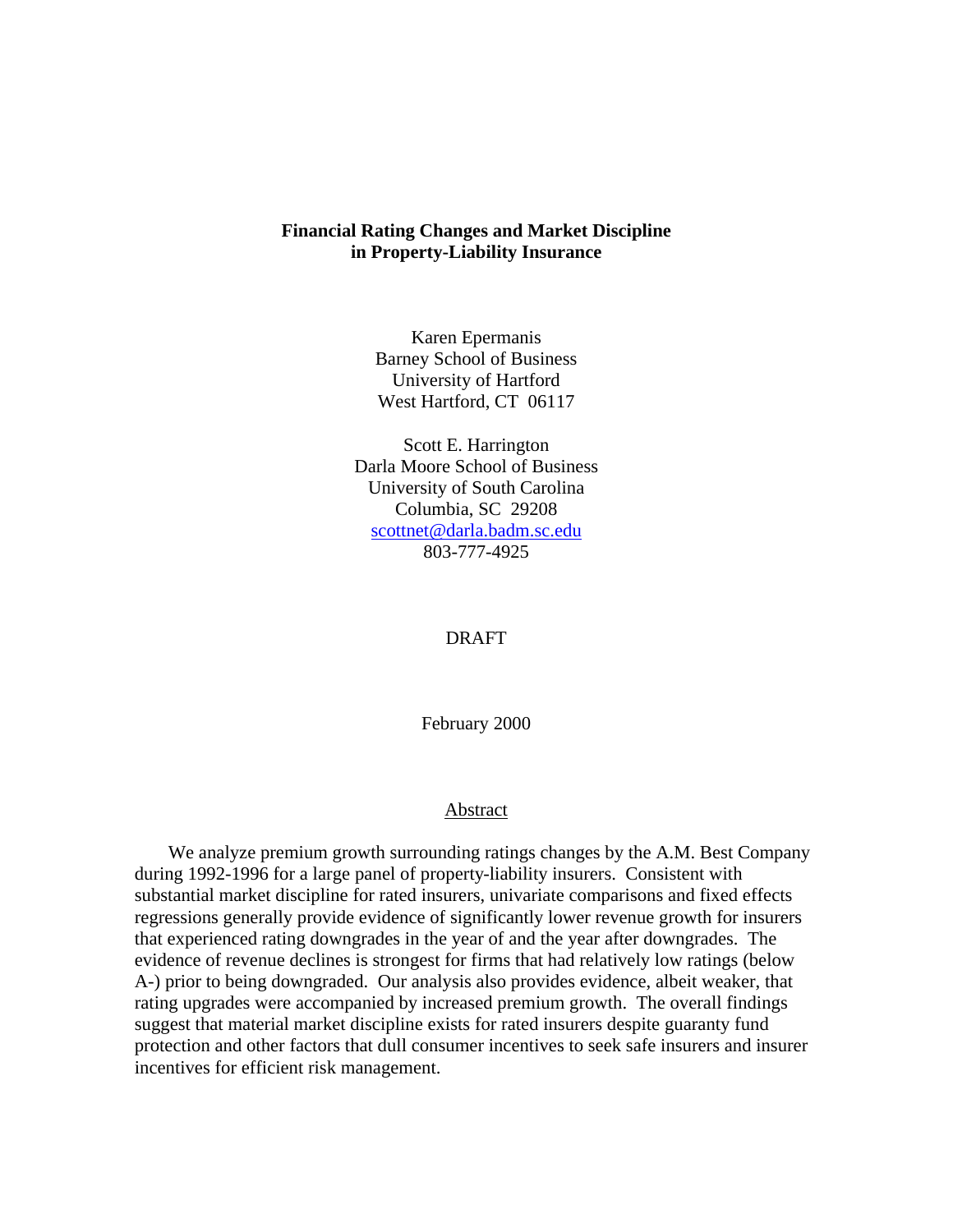#### **1. Introduction**

1

In well-functioning markets, firms that experience economic or financial distress generally face substantial discipline by customers, suppliers, and investors. Worsening conditions of trade and the desire to preserve firm-specific assets motivate or compel firms to downsize, merge, sell assets, restructure debt, and so on. Moreover, the expected costs of economic and financial distress provide strong incentives for firms to manage risk ex ante. In the case of financial intermediaries, the extent to which private market incentives for risk management may be weak has received substantial attention, especially for banks and other depository institutions where government deposit insurance substantially protects depositors from losses from firm insolvency.<sup>1</sup>

This paper provides detailed evidence of the relationship between insurer revenue (premium) growth and changes in insurer financial ratings by the A.M. Best Company, the premiere insurance rating agency. The results provide insight into the extent to which market discipline constrains the growth of property-liability insurers that experience deterioration in their financial condition. If a property-liability insurer fails, state guaranty funds provide material protection against loss to most policyholders, thus contributing to moral hazard (see, for example, Harrington and Danzon, 1994, Lee, Mayers, and Smith, 1997, Bohn and Hall, 1999, and Downs and Sommer, 1999). Costly search by prospective insurance buyers and insensitivity to insolvency risk by others (e.g., those compelled to buy liability insurance even though they have few assets at risk if uninsured) also reduce market discipline, at least for some insurers.

<sup>&</sup>lt;sup>1</sup> See, for example, Keeley (1990), Billet, Garfinkel, and O'Neal (1998), and Calomiris (1999).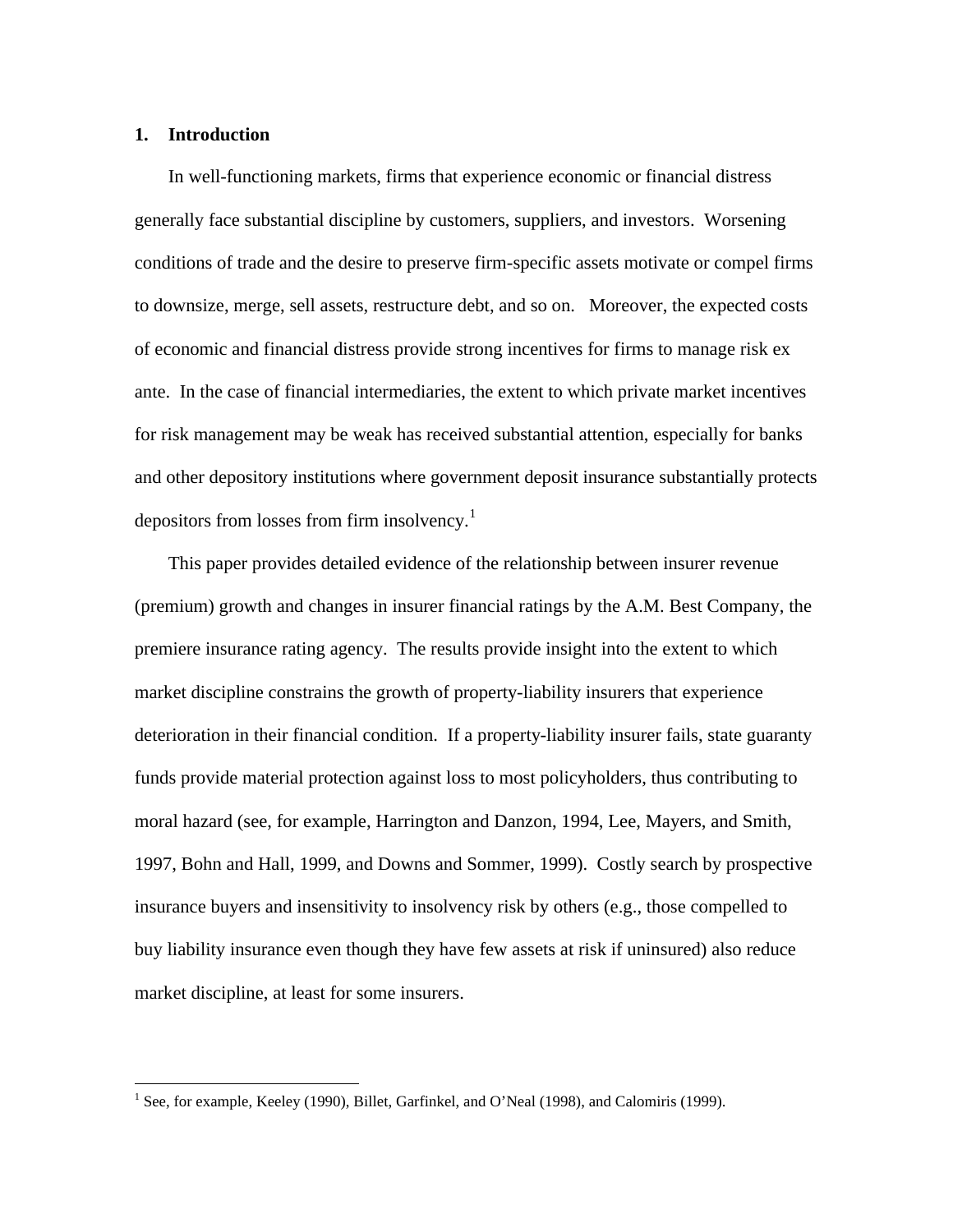On the other hand, limitations on the amounts and types of losses that are covered by guaranty funds encourage many buyers to deal with safe insurers, and moral hazard is plausibly less severe than in banking. Many insurers also have large amounts of firmspecific assets (franchise value) from investments in reputation and book building. Because those assets are exposed to material erosion in the event of economic or financial distress, they provide significant incentives for insurers to reduce insolvency risk ex ante and to take remedial action following poor performance.<sup>2</sup>

We analyze premium growth for a large panel of property-liability insurers surrounding ratings changes by the A.M. Best Company during 1992-1996. Consistent with substantial market discipline, univariate comparisons and fixed effects regressions generally provide evidence of significantly lower revenue growth for insurers that experienced rating downgrades in the year of and the year following downgrades. The evidence of revenue declines is strongest for firms that had relatively low ratings (A.M. Best rating lower than A-) prior to a downgrade. Because solvency regulation was unlikely to be binding for many of those insurers (e.g., Cummins, Harrington, and Klein, 1995, and Grace, Harrington, and Klein, 1998), slower average revenue growth cannot plausibly be attributed to increased regulatory monitoring or pressure. Our univariate comparisons and regression analysis also provide evidence, albeit weaker, that rating upgrades were accompanied by increased premium growth.

A large literature has examined the effects of rating changes on firms' stock and bond prices (e.g., Pinches and Singleton, 1977, Holthausen and Leftwich, 1986, Hand,

 $2$  Harrington and Danzon (1994) provide detailed discussion of insurer franchise value and its possible effects on insurer risk-taking. Also see Munch and Smallwood (1982) and Finsinger and Pauly (1984), and, for the case of banks, Herring and VanKudre (1987), Keeley (1990), and Demsetz, Saidenberg, and Strahan (1996).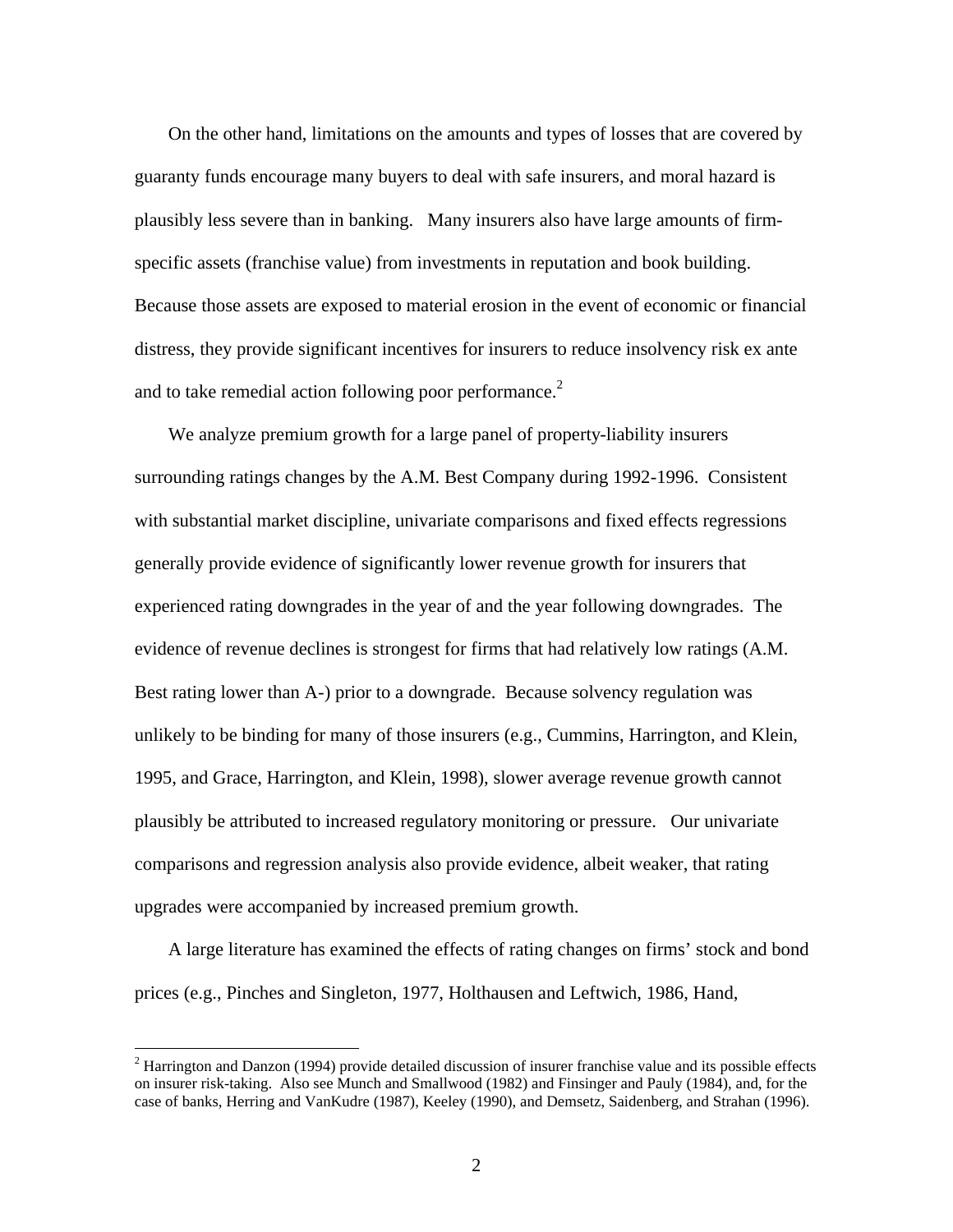Holthausen, and Leftwich, 1992; also see Wakeman, 1990, and, for the case of insurance, Singh and Power, 1992). We focus instead on product market responses.<sup>3</sup> Our sample encompasses insurers with publicly-traded stock, stock firms that are not publicly traded, mutual firms, and reciprocals. Our main result – that downgrades are accompanied by economically and statistically significant reductions in premium growth – contrasts sharply with evidence provided by Billett, Garfinkel, and O'Neal (1998) that banks increased insured deposits following rating downgrades by Moody's.

Our analysis obviously does not imply that insurance guaranty funds have no effect on insurance market discipline (see, e.g., Harrington and Danzon, 1994, Lee, Mayers, and Smith, 1997, Lee and Smith, 1999, and Bohn and Hall, 1999; also see Brewer, Mondschean, and Strahan, 1997). In particular, it is well known that a significant proportion of insolvent property-liability insurers had rapid premium growth prior to insolvency (see A.M. Best Company, 1991, Grace, Harrington, and Klein, 1995, and Bohn and Hall, 1999). Our results nonetheless suggest that material market discipline exists for many rated insurers, even those with relatively low ratings, despite guaranty fund protection and other factors those dull consumer incentives to seek safe insurers and insurer incentives for risk management. The findings are thus consistent with Crabbe and Post's (1994) analysis of commercial paper markets (non-financial firms reduce outstanding commercial paper following rating downgrades), as well as with Fenn and Cole's (1994) indirect evidence of market discipline in life insurance (life insurer stock price declines during 1989-1991 were concentrated among firms with problem assets).

<u>.</u>

<sup>&</sup>lt;sup>3</sup> A number of studies provide evidence that Best's ratings help predict insurer insolvency (e.g., Ambrose and Seward, 1988). Pottier and Sommer (1999) compare Best's ratings with ratings of other rating agencies.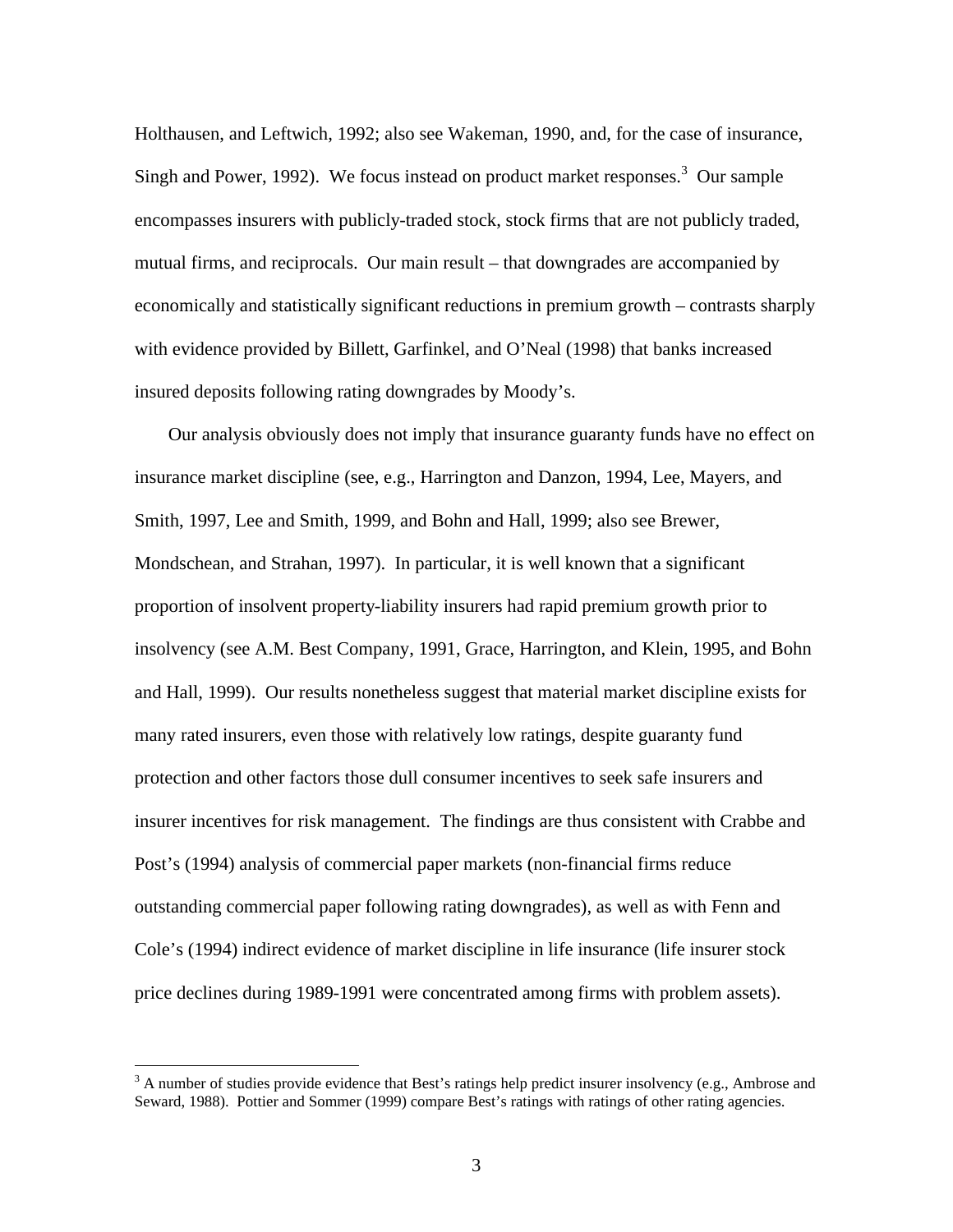Our analysis also contributes to the growing literature on the effects and costs of economic and / or financial distress.

Section 2 elaborates our main hypotheses concerning premium growth, changes in financial condition, and ratings changes. The data and methodology are described in Section 3. Section 4 presents the results of our univariate and regression comparisons of premium growth for subsamples of high and low-rated insurers that experienced ratings downgrades, upgrades, or no change in rating. The results of similar comparisons for insurers cross classified by size and personal vs. commercial lines premiums are also presented. Section 5 concludes.

#### **2. Conceptual Framework**

Given available data and that measurement of insurers' prices and outputs is problematic, we do not attempt to examine the effects of changes in financial ratings (or changes in other measures of insurer financial condition) by estimating models of firm level supply and demand. We adopt the simpler and admittedly more descriptive approach of analyzing premium growth surrounding rating changes. Our objective is to provide evidence of whether changes in financial condition are accompanied by changes in revenue growth that are consistent with either market discipline or moral hazard. Our empirical analysis tests the joint hypothesis that changes in financial condition affect revenue growth and that changes in ratings reflect changes in financial condition. Given our purpose and the available data, we do address the interesting questions of whether rating changes "cause" changes in premium growth and / or convey new information to product markets.

To fix ideas concerning the possible effects of ratings changes (changes in financial condition) on revenue growth, assume that a firm chooses its price (premium rate),  $p(r)$ , as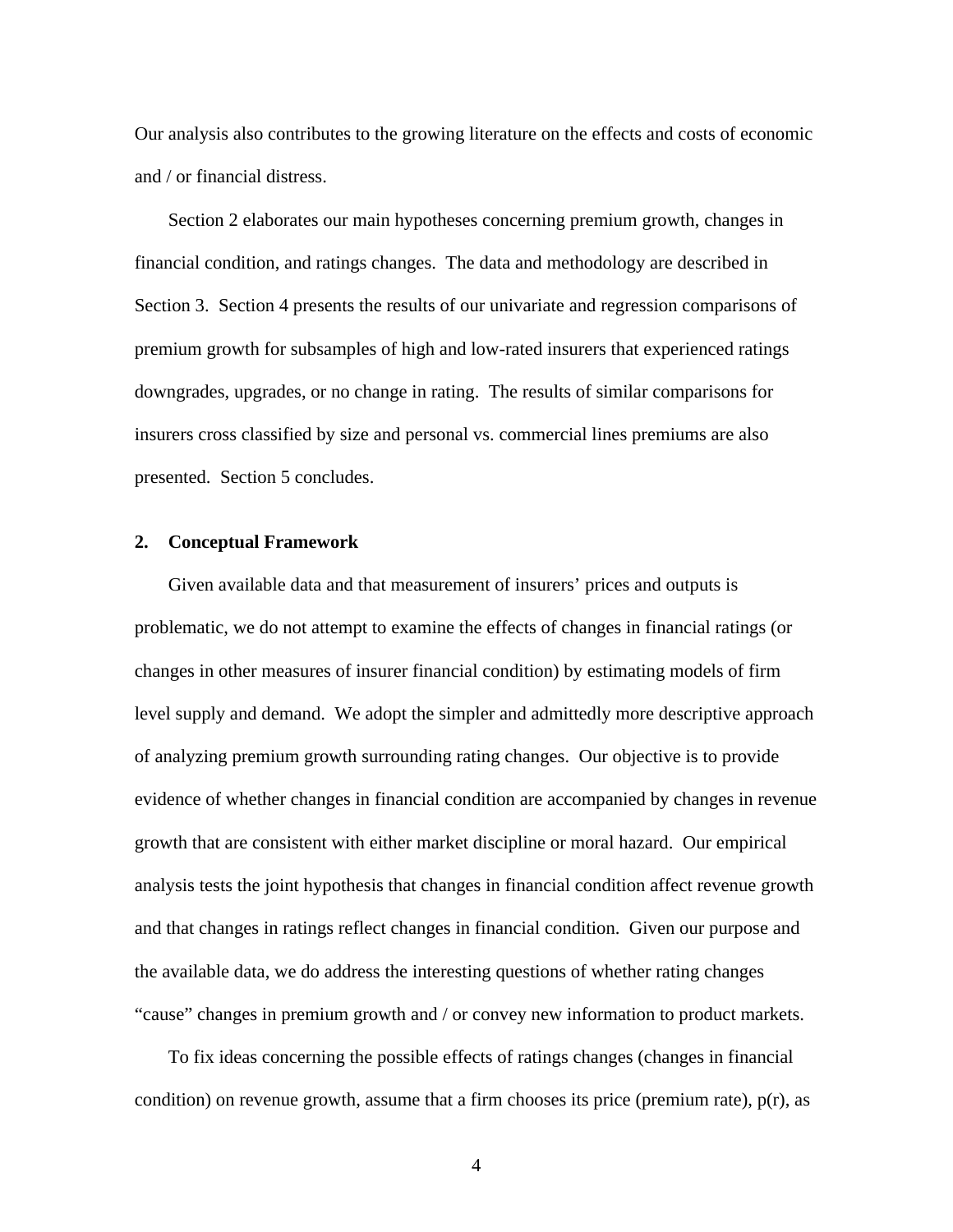a function of its rating, r, and other relevant factors, and that the firm's rating increases monotonically and continuously with its financial strength. Also assume that demand for the firm's policies,  $q(p,r)$ , depends on the firm's price and rating. Total revenue is  $R \equiv$  $p(r)q(p,r)$ . Letting  $\epsilon_{xy}$  denote the elasticity of x with respect to y, the elasticity of the firm's revenue with respect to a change in its rating can be written as:

(1) 
$$
\mathbf{\varepsilon}_{\mathrm{Rr}} = \mathbf{\varepsilon}_{\mathrm{qr}} + \mathbf{\varepsilon}_{\mathrm{pr}} (1 + \mathbf{\varepsilon}_{\mathrm{qp}})
$$

Under the plausible assumption that the price elasticity of demand  $(\epsilon_{qp})$  for the firm's policies is less than  $-1$ ,  $\epsilon_{\text{Rr}}$  can be rewritten:

$$
(2) \qquad \epsilon_{Rr} = \epsilon_{qr} - \alpha \epsilon_{pr}
$$

with  $\alpha > 0$ . If demand elasticity with respect to the firm's rating,  $\epsilon_{qr}$ , is positive, expression (2) indicates that the effect of a rating change on revenues is ambiguous if the an increase (decrease) in the firm's rating causes it to charge a higher (lower) price. Thus, a *decline* in revenues following a rating *reduction* would require either (a) that the reduction in demand due to the rating decline is large enough to offset the positive effect of any reduction in price or (b) that the firm instead increases its price in order to reduce output following a downgrade so that  $\epsilon_{pr}$  is negative.

#### *Market Discipline / Retrenchment*

Well-functioning markets provide incentives for firms to establish socially desirable target levels of financial strength. We focus on a related attribute of such markets: the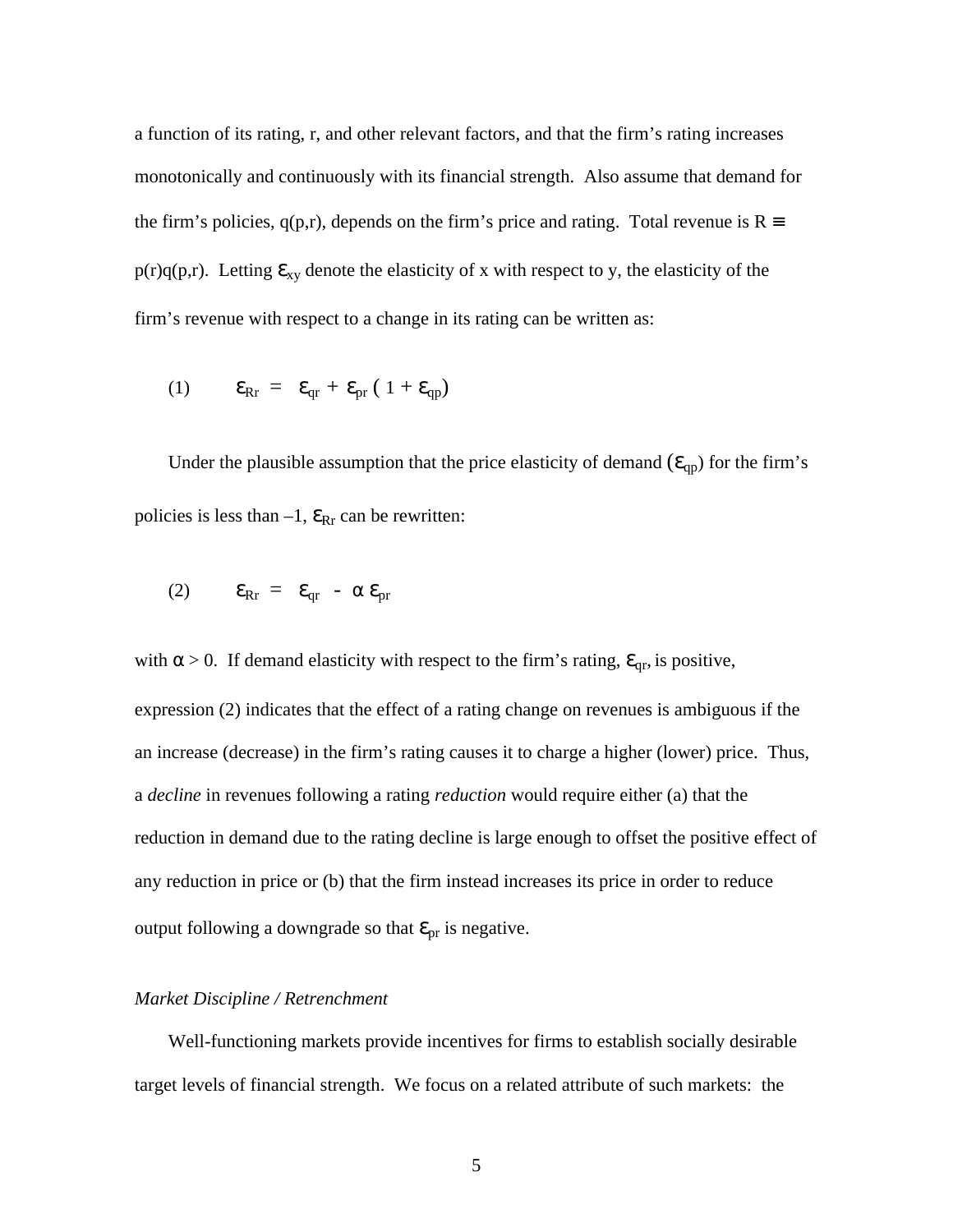provision of incentives for firms to respond efficiently in the face of deteriorating financial condition. Because increasing quality is costly, beyond some minimum threshold of financial strength, price will increase with the level of a firm's rating because it is more costly for the firm to provide coverage with lower risk of default (e.g., holding more capital is costly due to increased tax and agency costs). Ex ante, market discipline encourages firms to desire relatively high levels of financial strength and thus high ratings. The reason is that financial strength protects firm-specific assets and helps the firm to attract customers who value low insolvency risk and who are therefore willing to pay a the higher price needed for safer coverage.<sup>4</sup> Ex post, unintended deterioration in the firm's financial condition and financial rating will have one of two effects. It could alter the firm's target rating, or it could induce the firm to take action to return to its target rating.

 **Rating Upgrades***.* Firms can readily take actions to reduce their ratings. As a result, rating upgrades are likely to reflect movement by firms to higher target levels of safety. The effect of an upgrade on revenues is therefore ambiguous for relatively high-rated firms. An improved rating should induce (and allow) the insurer to charge a higher price  $(\epsilon_{pr} > 0)$ . Whether revenues increase depends on  $\epsilon_{qr}$ . Absent significant moral hazard, this elasticity will reflect the density of potential customers that prefer a particular level of safety. It need not be positive for a given firm. Revenue increases are more likely, however, if a low-rated firm is upgraded, because the number of possible buyers will plausibly increase when a low-rated insurer takes steps to achieve a higher rating ( $\epsilon_{\text{qr}} > 0$ ).

<sup>&</sup>lt;sup>4</sup> Doherty (1989) and Cagle and Harrington (1995) model the effects of consumer demand for safety on insurer capital decisions. Sommer (1996) provides evidence that insurance prices are inversely related to insurer risk.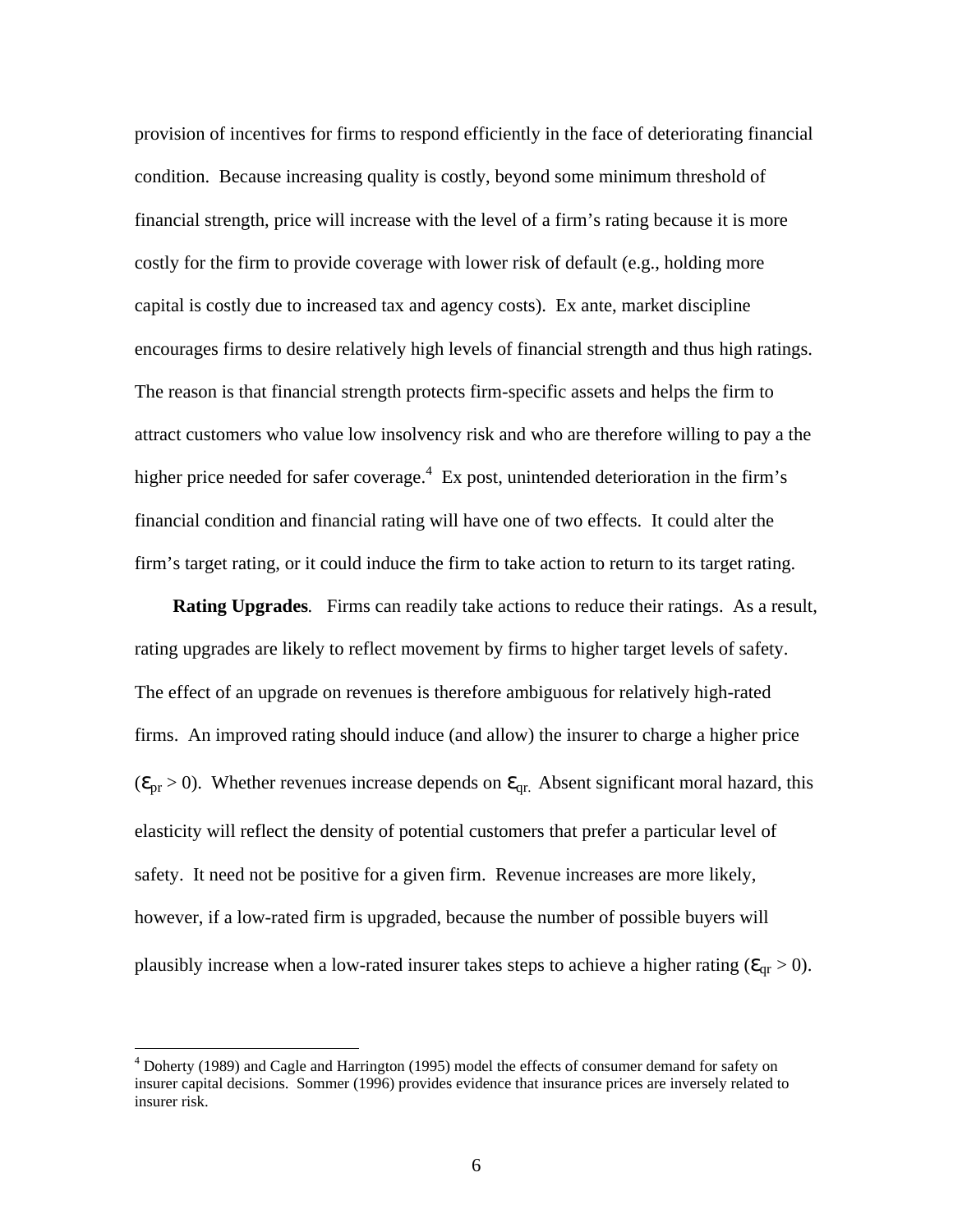**Rating Downgrades***.* Consider first the case where a downgrade reflects or is accompanied by the firm's decision to operate with a lower level of financial strength and rating. Unless the firm's price was previously lower in relation to expected costs than intended, its price will likely decline because expected costs will be lower for the lower level of safety.<sup>5</sup> Whether revenues will decline again depends on the densities of consumers at different quality levels. A revenue decline is more likely to accompany a downgrade of an insurer that already had a relatively low rating, because the number of potential buyers will likely shrink ( $\epsilon_{\text{qr}} > 0$ ).

If instead the firm wishes to return to its previous rating in order to preserve firmspecific assets and/or avoid losing customers concerned with quality, a downgrade will likely be accompanied by a smaller price reduction, if any, and a downgrade could plausibly cause the firm to raise its price or otherwise constrain supply (so that  $\epsilon_{pr}$  < 0). A price increase is especially likely if the firm had a relatively low rating prior to the downgrade or if previously inadequate prices in relation to expected costs contributed to the downgrade.

#### *Moral Hazard / Excessive Risk-Taking*

<u>.</u>

As is well known, moral hazard and associated excessive risk-taking have ex ante and ex post dimensions. Relatively low firm-specific assets and/or inelastic consumer demand with respect to insolvency risk could cause firms to have target values of safety that are socially inadequate. If so, there will be too many high-risk (low-quality) firms ex ante. Second, deterioration in a firm's financial condition may be accompanied by excessive

<sup>&</sup>lt;sup>5</sup> The firm also may desire to cut price following a reduction in its financial strength to hold on to renewal business. See Cummins and Danzon (1997).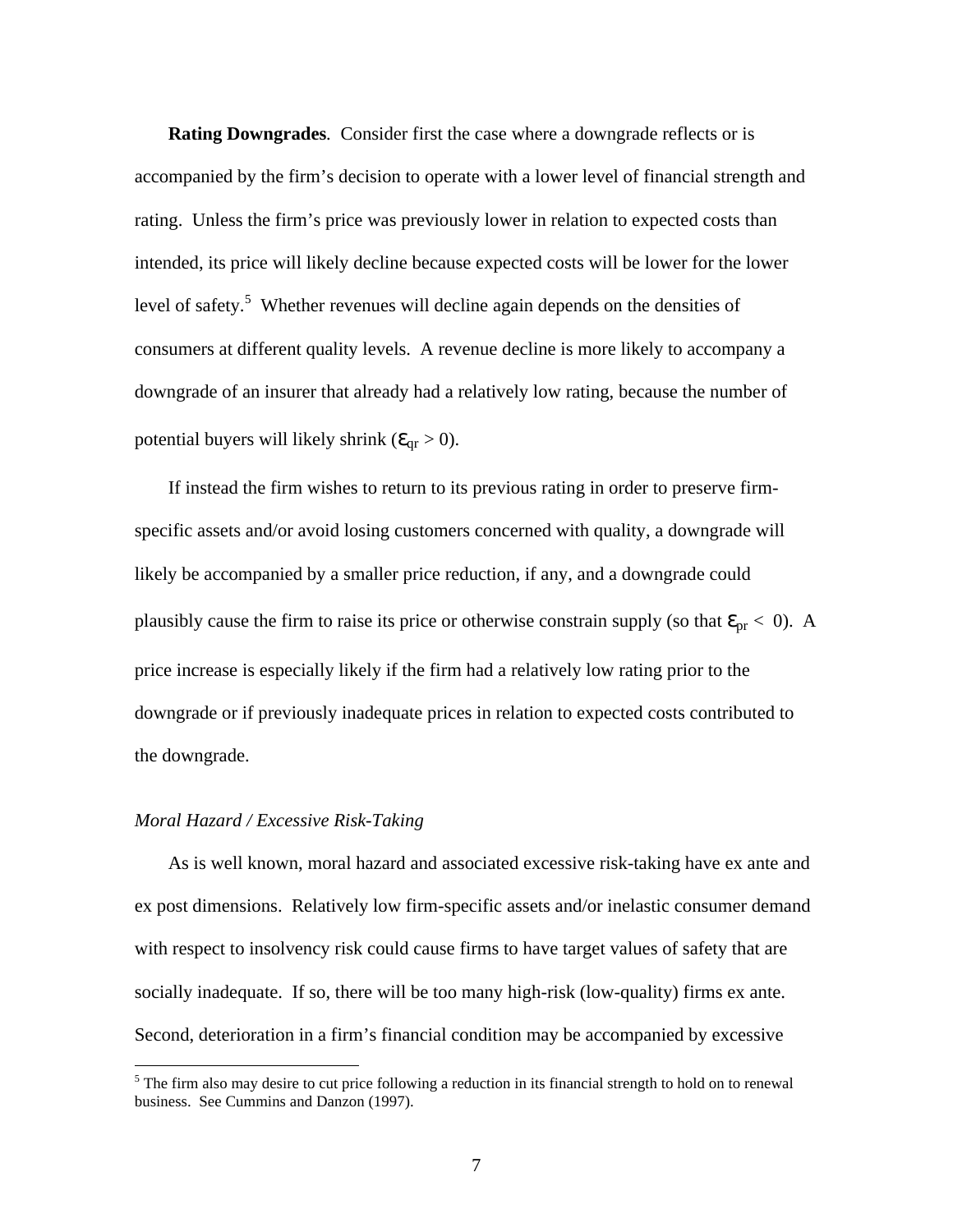risk-taking ex post, e.g., by lowering price and selling more policies, because the expected costs of such strategies are not internalized to the firm or its customers.<sup>6</sup>

Compared with the market discipline / retrenchment hypothesis, moral hazard implies that rating downgrades for relatively high-rated firms are less likely to be accompanied by a revenue declines and more likely to be accompanied by revenue increases. Moreover, rating downgrades for low-rated firms should frequently induce price reductions and increased revenues, at least in the short run ( $\epsilon_{qr} = 0$  and  $\epsilon_{pr} > 0$ ).

The predicted effects of ratings downgrades on revenues are summarized below:

|                   | Predicted Effects of Downgrades on Revenues |           |                          |  |  |  |  |  |
|-------------------|---------------------------------------------|-----------|--------------------------|--|--|--|--|--|
| <b>Hypothesis</b> | High-rated                                  | Low-rated | $High-rated - Low-rated$ |  |  |  |  |  |
| Market discipline |                                             | < ∪       | > 0                      |  |  |  |  |  |
| Moral hazard      |                                             | > 0       | ∈∪                       |  |  |  |  |  |

#### *Rating Levels, Firm Characteristics, and Direct vs. Net Premiums*

1

As we elaborate in section 3, our basic approach is to analyze revenue growth in years t, t+1, and t-1for firms with ratings upgrades and downgrades in year t compared to firms with no rating change in year t. In order to allow the "effects" of a rating change on revenue growth to vary depending on the firm's pre-change financial condition, we allow the estimated relationship between revenue growth and rating changes to vary between firms with high and low ratings.

We also examine the relationship between revenue growth and rating changes for four categories of insurers plausibly related to incentives for risk management: small personal

<sup>&</sup>lt;sup>6</sup> See Harrington and Danzon (1994) and Bohn and Hall (1999) for detailed discussion and analysis of premium growth as a possible manifestation of moral hazard due to guaranty funds and other influences. Also see McGhee (1999).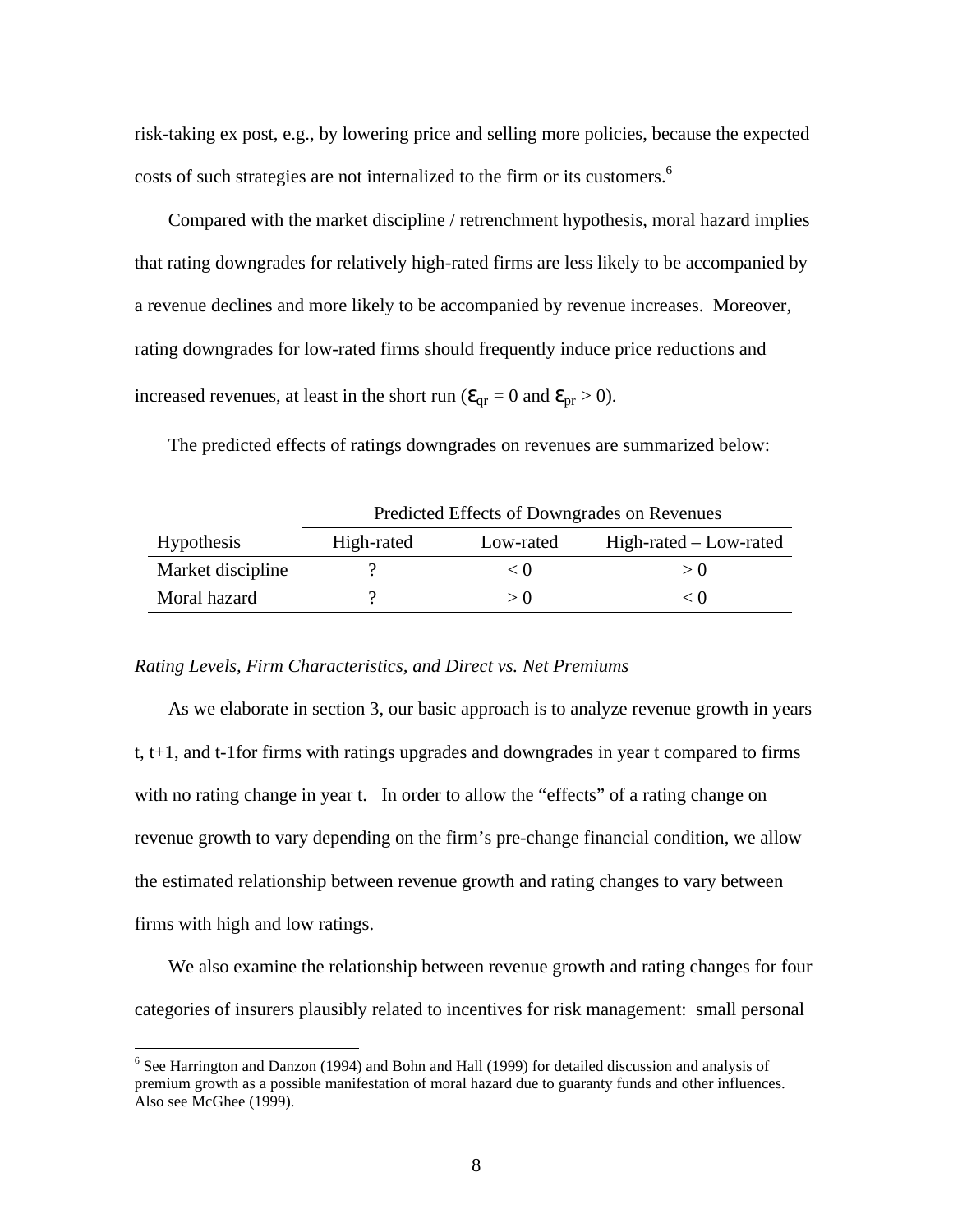lines insurers, small commercial lines insurers, large personal lines insurers, and large commercial lines insurers. Small insurers may have relatively low firm-specific assets compared with large firms. Personal lines buyers may be less sensitive to changes in insurer financial condition given relatively greater guaranty fund protection and lower sophistication than commercial lines buyers. However, because firm-specific assets may tend to be greater for personal lines insurers than for commercial lines insurers, a sharp prediction about differences in revenue growth between personal lines and commercial lines insurers is not possible. Also, firm size is a blunt measure of firm-specific assets. The size / product mix comparisons are nonetheless useful given the lack of prior evidence on the relationship between revenue growth and rating changes.

We analyze direct (written) premium growth, i.e., growth in premiums received directly from insurance buyers without regard to reinsurance, and premium growth net of reinsurance (net premiums = direct premiums plus premiums for reinsurance assumed – premiums ceded to reinsurers). Direct premium growth is more likely to reflect the influences of policyholder demand for quality. Net premium growth will reflect the effects of changes in financial condition on the firm's reinsurance decisions. If the costs of reinsurance are less than those of forgoing direct business, market discipline / retrenchment might lead firms that experience a deterioration in financial condition to buy relatively more reinsurance, as opposed to further reducing direct business. The effects of moral hazard on reinsurance decisions are ambiguous. Excessive risk taking might be accompanied by increased reinsurance to evade regulatory scrutiny or action if the supply of low-quality reinsurance is abundant, thus reducing net premium growth in relation to direct premium growth. On the other hand, excessive risk taking could take the form of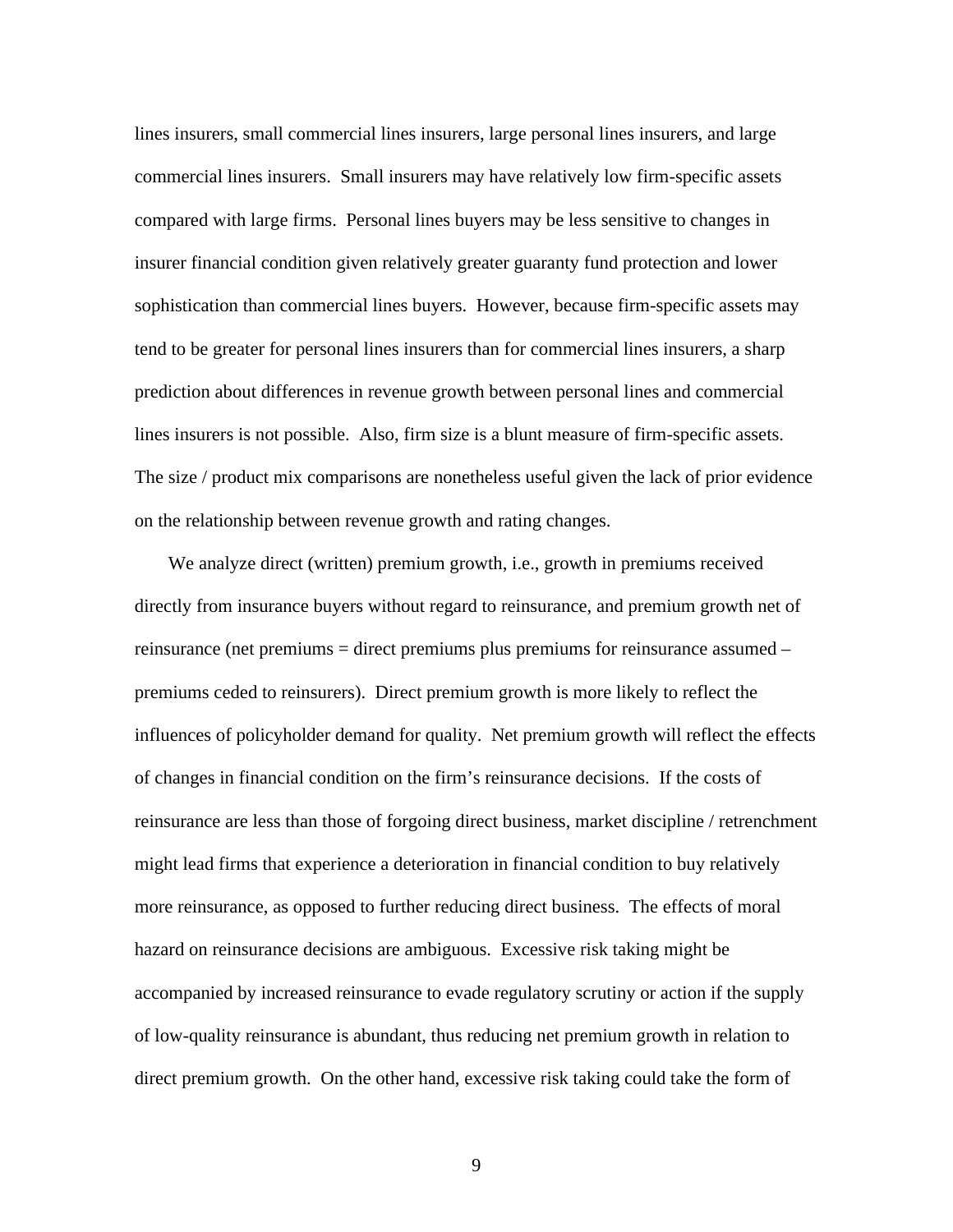increased assumption of reinsurance, and financial problems might be accompanied by increased difficulty in obtaining sufficient reinsurance if the supply of low-quality reinsurance is constrained.

#### **3. Data and Methodology**

#### *Sample*

<u>.</u>

We obtained A.M. Best Company ratings for all insurers assigned a letter rating during the five-year period 1992-1996.<sup>7</sup> Firm financial data were obtained from the National Association of Insurance Commissioners (NAIC) database. We report results for analysis of individual insurer revenue growth using the A.M. Best rating assigned to each insurer. Many individual insurers are assigned a group or pooled rating based on group affiliation or pooling arrangements other insurers. Analysis of revenue growth at the individual insurer level is less subject to bias and noise from mergers and acquisitions than analysis of group ratings.<sup>8</sup> We also identified insurers that were grouped/pooled together for rating purposes from listings in *Best's Insurance Reports, Property Casualty Edition* and aggregated firm-specific financial data according to the grouped/pooled rating. Results with similar implications to those reported for individual insurers were obtained using a

 $7$  Two years of ratings were hand collected. We thank Martin Grace for supplying ratings for the remaining years. Bouzouita and Young (1998) find evidence of a structural shift in ratings stringency from 1991 onward. Blume, Lim and Mackinlay (1998) note a similar change for bond ratings during the period 1978- 1995. Many insurers, primarily small ones, are not assigned a letter rating (A++ to F) by Best's. Instead, they are assigned an "NR-#" rating, which identifies the primary reason for the lack of a letter rating. NR rating descriptions include: (1) Limited Data Filing – failure to submit a NAIC annual statement, (2) Insufficient Size and/or Operating Experience, (3) Rating Procedure Inapplicable, and (4) Company Request: disagreement with the Best's rating or rating requirements. Our tests will not reflect any moral hazard or gofor-broke behavior by unrated insurers.

<sup>&</sup>lt;sup>8</sup> Best's group/pooled classifications for ratings purposes do correspond with Best's group codes in its financial database or NAIC group codes. Best's periodically changes classifications of related companies for the grouped/pooled rating. There sometimes are substantial year-to-year differences in which companies are grouped together. There were many such changes in 1994, when Best's assigned new/temporary rating for many large commercial insurers involved in mergers and acquisitions.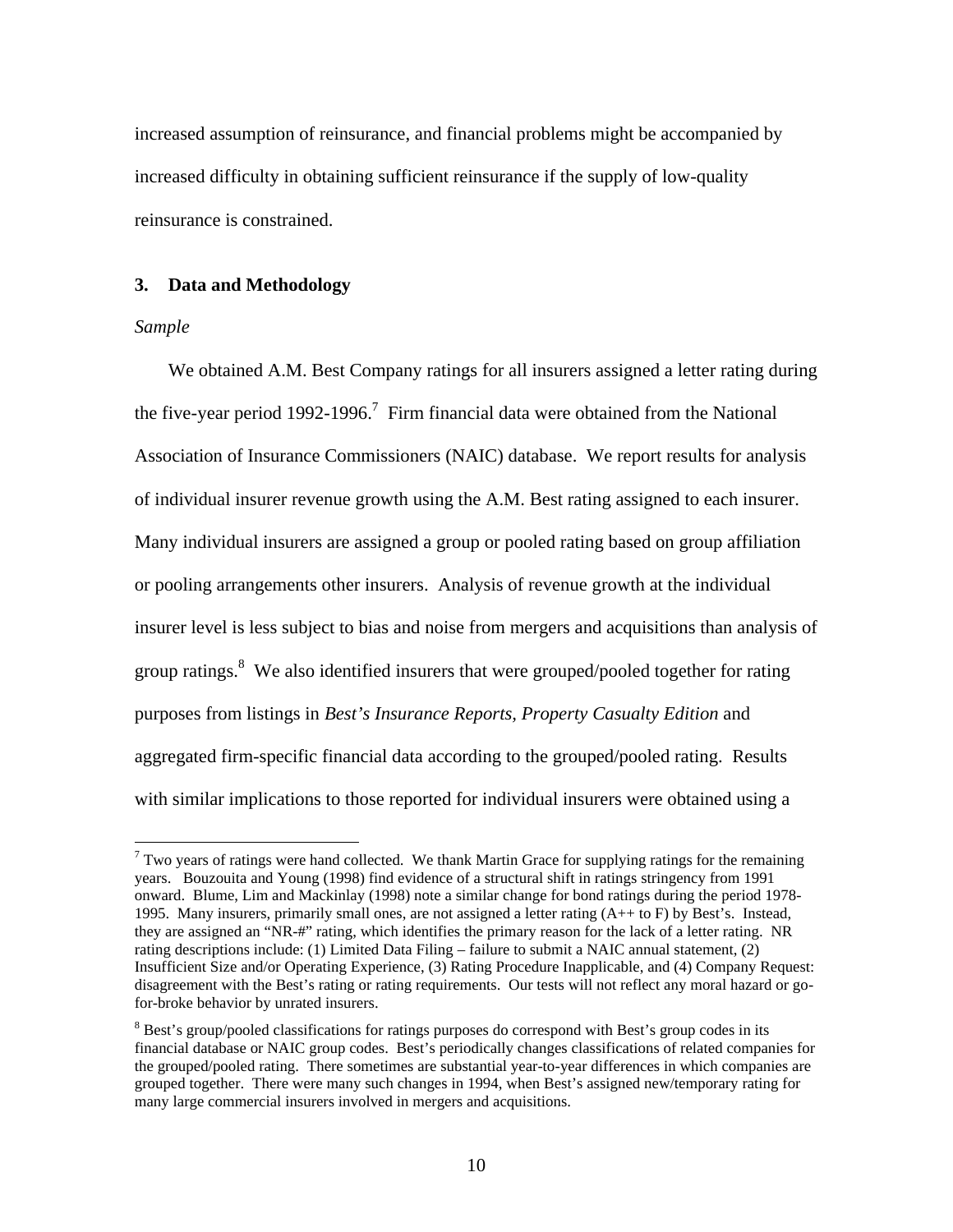sample consisting of (1) groups/pools with a common rating, (2) individual insurers assigned a rating independent of their affiliated group or pool, and (3) unaffiliated insurers.

Best's updates ratings throughout the year. Most rating changes occur during January-July with a substantial proportion occurring in June. This pattern is illustrated in Figure 1 for 1996. We treat any change between a firm's rating from August of year t-1 through July of year t as a rating change in year t.

In order to be included in the sample, the insurer had to be included in the NAIC database and have positive direct and net premiums written each year during years t-5 through t+1. Given our use of fixed effects estimation (see below), we excluded insurers with fewer than two annual observations. Reinsurers (no direct premiums) were also excluded, as were 90 firm-year observations with large studentized residuals in preliminary analysis. The final sample includes 5,515 firm-year observations.<sup>9</sup>

### *Methodology*

1

We first conduct univariate comparisons of (log) direct and net premium growth rates in years t, t+1, and t-1 for high rated (rating of A- or higher) and low rated (rating of  $B++$ or lower) insurers that had rating upgrades, downgrades, and no rating change in year  $t^{10}$ . We then estimate pooled time-series and cross-sectional regression models with fixed firm and time effects. The basic model is:

$$
G_{j,t+s} = \alpha_j + \alpha_{t+s} + \alpha_1\text{ HIGH} \hat{\mathbb{I}}_{jt} + \alpha_2 \text{LOW} \hat{\mathbb{I}}_{jt} + \alpha_3 \text{ HIGH} \hat{\mathbb{I}}_{jt} + \alpha_4 \text{LOW} \hat{\mathbb{I}}_{jt} + \alpha_5 \text{HIGH}_{jt} + \beta^* X_{j,t+s} + \epsilon_{jt}
$$

<sup>&</sup>lt;sup>9</sup> We also reviewed DFBETAS. Collinearity diagnostics without fixed effects indicated a maximum condition index of about 30 with variance proportions above 0.5 for the constant and the log of premiums (see below).

<sup>&</sup>lt;sup>10</sup> We replicated the analysis using a cutoff of B++ for the high-rating group. The results had similar implications.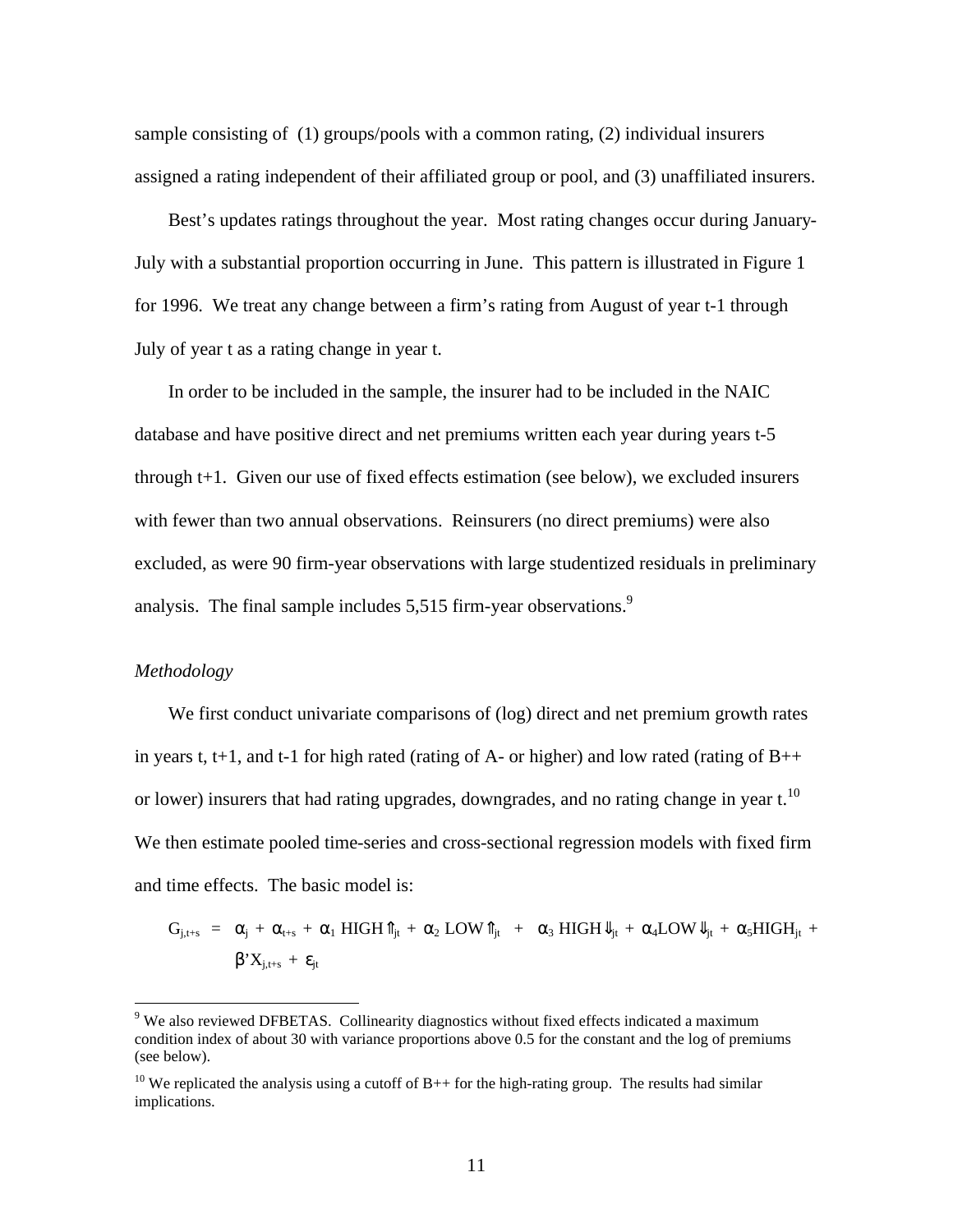where  $G_{i,t+s}$  is log premium growth (direct or net) for firm j in year t+s (s = -1, 0, or 1), HIGH $\hat{\mathbb{I}}_{it} = 1$  if high-rated firm with upgrade in year t, 0 otherwise; LOW $\hat{\mathbb{I}}_{it} = 1$  if low-rated firm with upgrade in year t, 0 otherwise, HIGH $\mathbb{U}_{it} = 1$  if high-rated firm with downgrade in year t, 0 otherwise, LOW $\Downarrow_{it} = 1$  for low-rated firm with downgrade in year t, 0 otherwise, HIGH<sub>it</sub> = 1 if firm has a high rating (pre-rating change, if any) in year t,  $X_{i,t+s}$  represents a vector of control variables for firm j in year t,  $\alpha_j$  is a fixed effect for firm j,  $\alpha_{t+s}$  is a fixed effect for year t+s, and  $\varepsilon_{it}$  is a disturbance term.<sup>11</sup>

We estimate the model separately for  $s = -1$ , 0, and 1, as opposed to including lagged and lead rating change variables, in order to utilize fully our available data on the relationship between revenue growth in year t and rating changes in year t. If we included rating change variables for t-1 and t+1 as regressors, we would be able to analyze revenue growth for 1993-1995 only. We include three main control variables: (1) the log of direct (or net) premiums written in the prior year, (2) the proportion of premiums in the prior year represented by long-tailed lines of business, (3) the average (log) growth rate in direct (or net) premiums during the prior three years. $12$ 

We use a similar approach to analyze the relationship between revenue growth and rating upgrades and downgrades for insurers cross classified by size and product mix. We first conduct univariate comparisons of direct and net premium growth rates in years t, t+1, and t-1 for small personal lines, small commercial lines, large personal lines, and large

 $11$  Given possible heteroskedasticity, we use White standard errors to calculate robust t-values. Small sample bias in White standard errors (see Long and Ervin, 2000) is not an issue in view of our sample size.

 $12$  We also included a dummy variable for independent agency / brokerage insurers and a dummy variable for stock insurers. Given the inclusion of fixed effects, the coefficients on the independent agency and stock dummies will only reflect differences in growth rates for insurers that changed distribution methods and ownership types during the sample period. Given that very few insurers changed methods and ownership form, we do not report the results for those variables.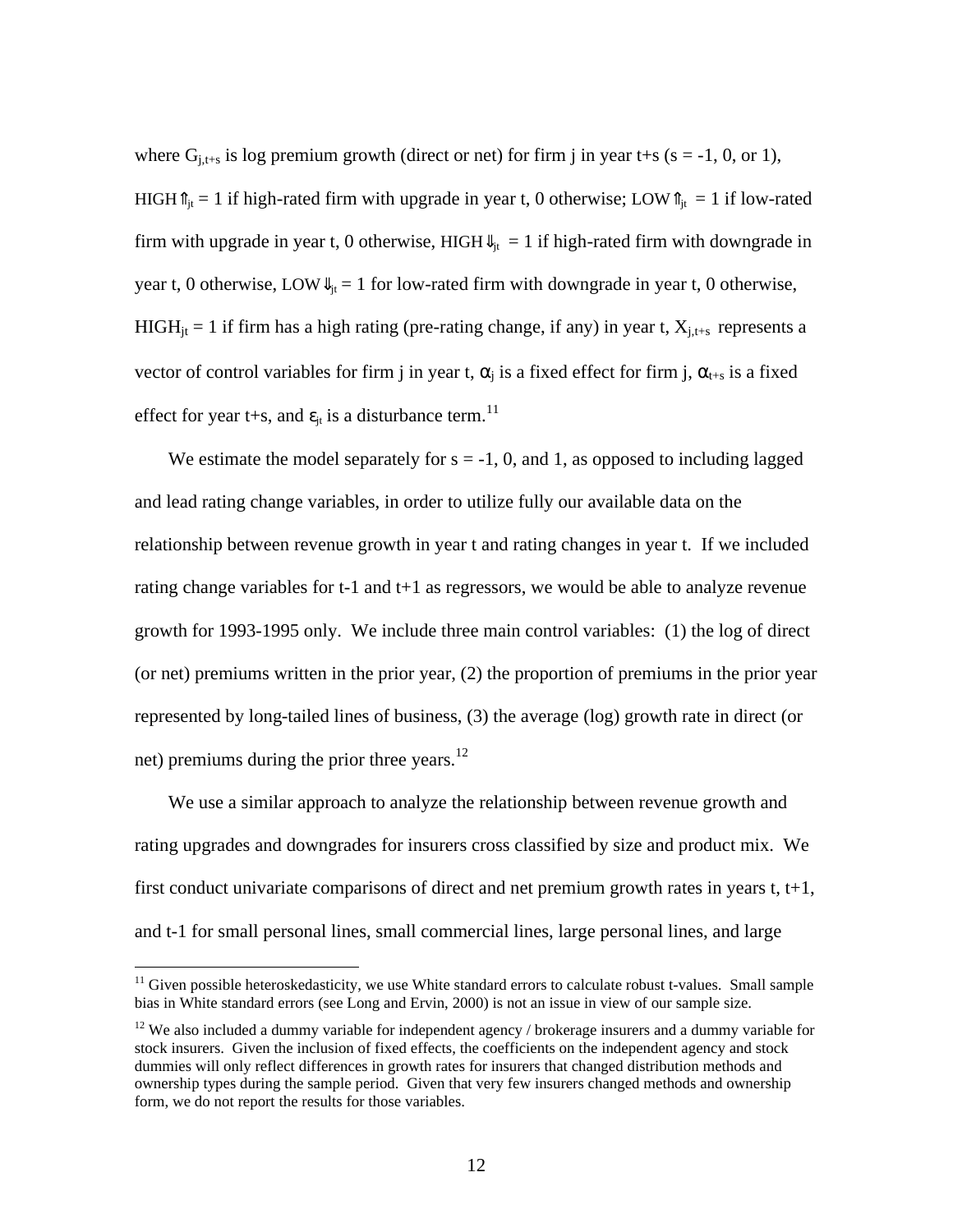commercial lines insurers that had rating upgrades, downgrades, and no rating change in year t. Firms with more than (less than) \$50 million in surplus are classified as large. Firms with more than (less than) 50 percent of premiums represented by commercial lines coverage are classified as commercial (personal) lines insurers. We then estimate differences in growth rates between size / product mix / rating change categories using a model analogous to equation (3).

### **4. Empirical Results**

#### *Summary of Ratings and Rating Changes*

Table 1 summarizes the distribution of Best's ratings, upgrades, and downgrades for seven rating categories. Eighty percent of the sample observations are for firms with ratings of A- and above; 18 percent of the observations are for firms with ratings of  $B++$ through B-. Less than 2 percent of the observations are for firms with ratings below B-. About 80 percent of the insurer-year observations fall within the no change category. Downgrades are rare for the highest rated insurers (A+ and above); upgrades are not uncommon for the low rating categories.

Table 2 summarizes the number of ratings, upgrades, and downgrades for the highrated (A- and above) and low-rated (B++ and below) groups and for the small and large personal and commercial insurer subgroups. There were 354 upgrades and 316 downgrades in the high-rated group; rating changes represent about 15 percent of the observations for that group. There were 177 upgrades and 175 downgrades in the lowrated group; rating changes represent 33 percent of the observations. Thus both rating upgrades and downgrades are relatively more common for the low-rated group. There are substantial numbers of observations, upgrades, and downgrades for the four subgroups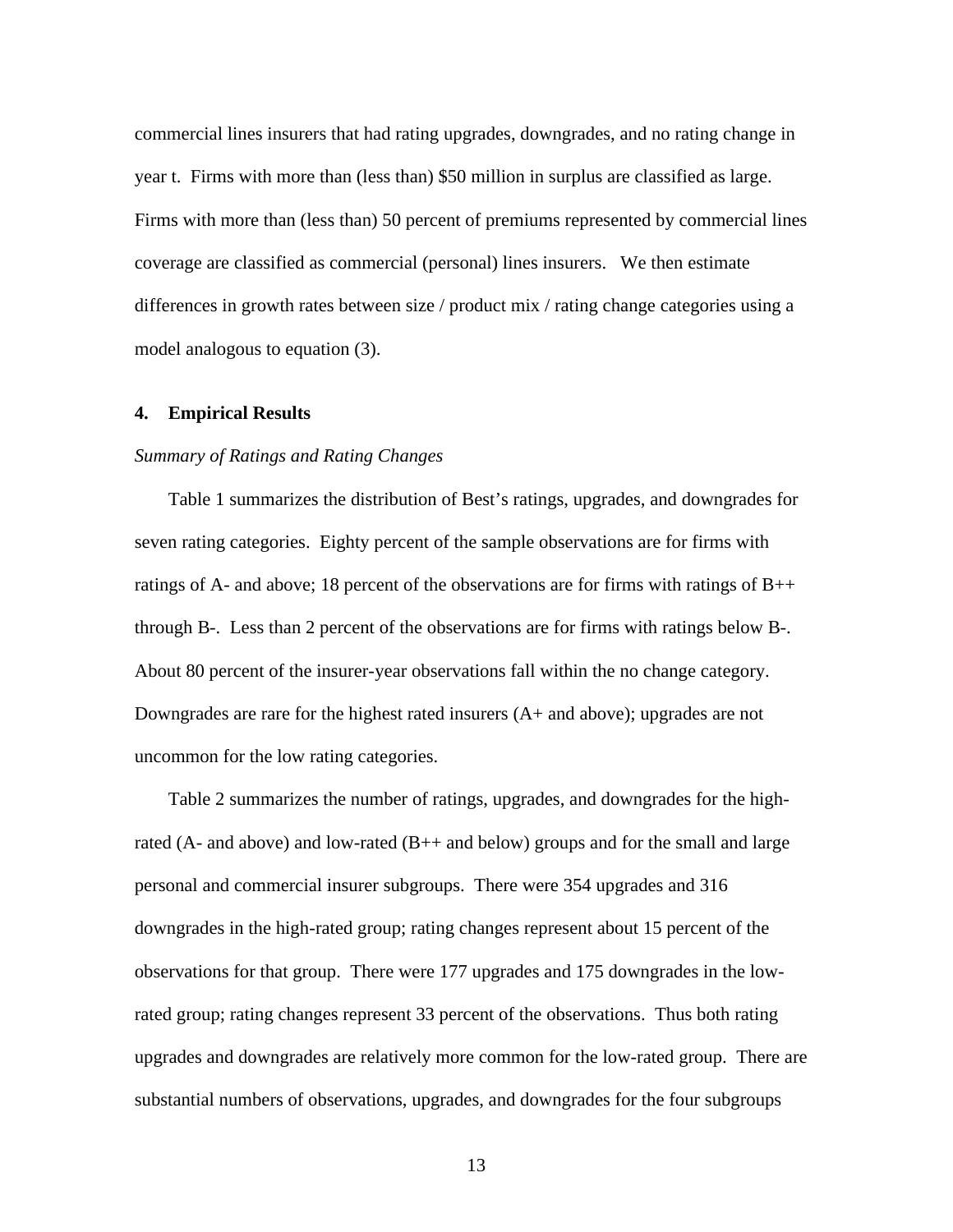based on insurer size and commercial vs. personal lines specialization. Rating changes were relatively more frequent for small insurer groups. The number of upgrades exceeds the number of downgrades for each group except for the small personal lines group, where 60 percent of the rating changes were downgrades.

#### *High-Rated vs. Low-Rated Insurers*

**Univariate Comparisons**. Table 3 compares median growth rates for direct and net premiums for high-rated and low-rated insurers with upgrades, downgrades, and no rating change. Medians growth rates are shown for the year of the rating change (year t) and for the prior and following year (years t-1 and t+1). Figures 2 and 3 show differences in median growth rates between upgraded insurers and the no change group and between downgraded insurers and the no change group, respectively.

The results for direct premium growth indicate that the median growth rate for downgraded insurers is significantly lower in years t and t+1 than for insurers with no rating change. Moreover, the median direct premium growth rates in years t and t+1 are significantly higher for insurers with upgrades than for insurers with no change and for those with downgrades. The difference in each case is economically as well as statistically significant. Compared to the no change group, the difference in median growth rates is generally substantially larger in absolute value for the downgrades than the upgrades. The differences between median growth rates for the downgrades and the no change group are especially large for the low-rated insurers. Low-rated insurers with downgrades had negative growth in direct premiums during years t and t+1 (median growth rates of –7.7 and –3.5 percent, respectively). The median growth rate for low-rated insurers with downgrades in year t was 12.5 percentage points lower than for the no change group (-7.7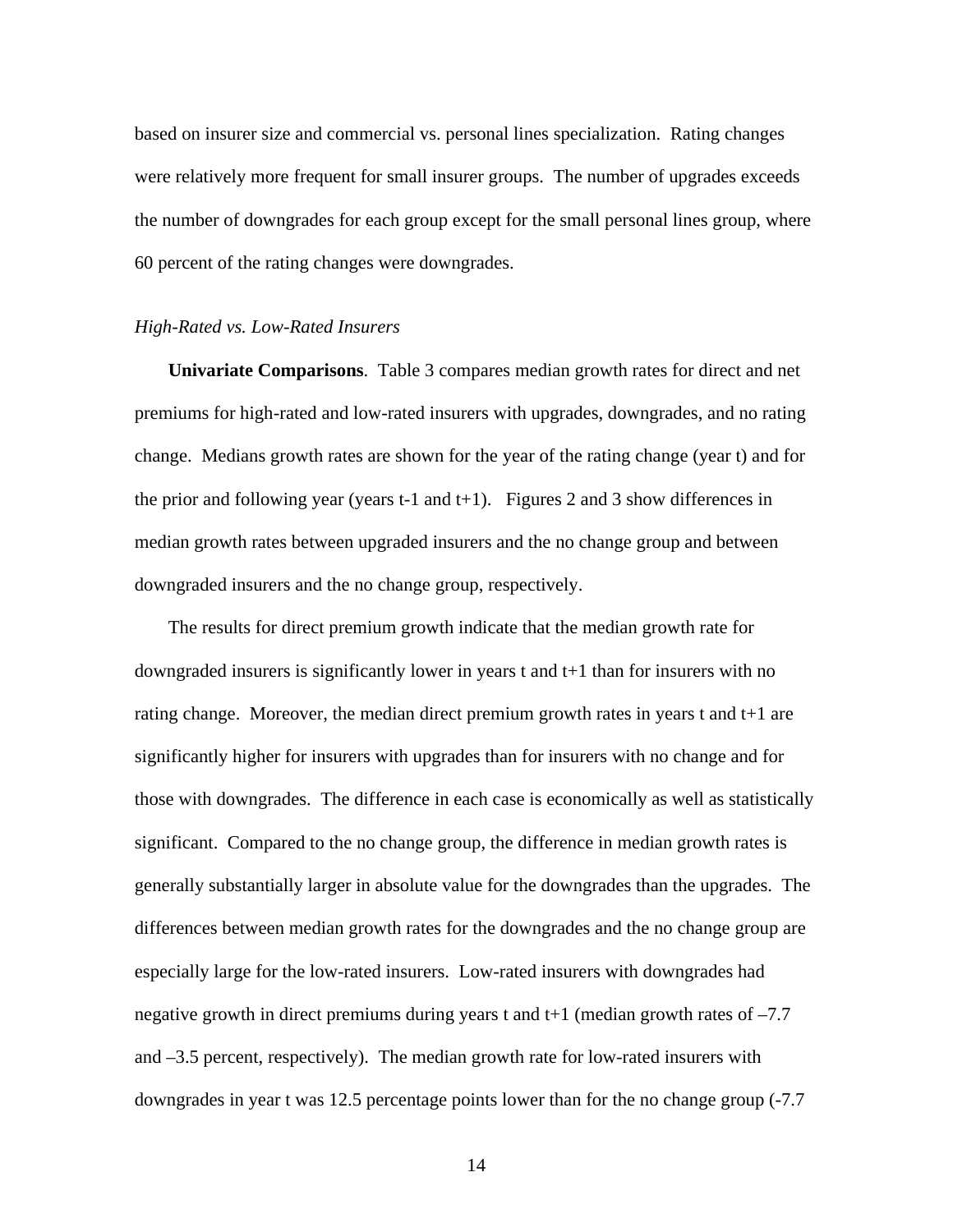percent vs. 4.8 percent). The difference in year t+1 was 7.5 percent (-3.5 percent vs. 4.0 percent).

The median direct premium growth rates for year t-1 are similar for high-rated insurers with upgrades, downgrades, and no rating change. The median growth rate in year t-1 is significantly lower for low-rated insurers that had downgrades in year t than for insurers with upgrades or no change. In this case, however, the median growth rate for the downgraded group is still positive and the differences compared to the no change and upgrade groups (1.1 percent vs. 4.2 and 5.0 percent, respectively) are much smaller than in years t and t+1.

The median growth rates for net (i.e., after reinsurance) premiums generally have the same patterns and implications as those for direct premium growth. Median net premium growth rates are significantly lower for downgraded insurers than for the other two groups in years t and t+1, with especially large differences for low-rated insurers. There are two notable differences compared to direct premium growth. First, the difference between the median net premium growth rate for upgraded insurers and insurers with no rating change is small and not statistically significant in year t. The difference is nonetheless material (6.8 percent vs. 4.4 percent) and statistically significant in year t+1. Second, the median net premium growth rate in year t-1 for high-rated insurers with downgrades in year t is significantly lower than for insurers with no ratings change in year t, whereas there was no significant difference for direct premium growth. However, the median net premium growth rate in t-1 is also lower for insurers with upgrades than for the no change group and similar in magnitude to the median for downgrades.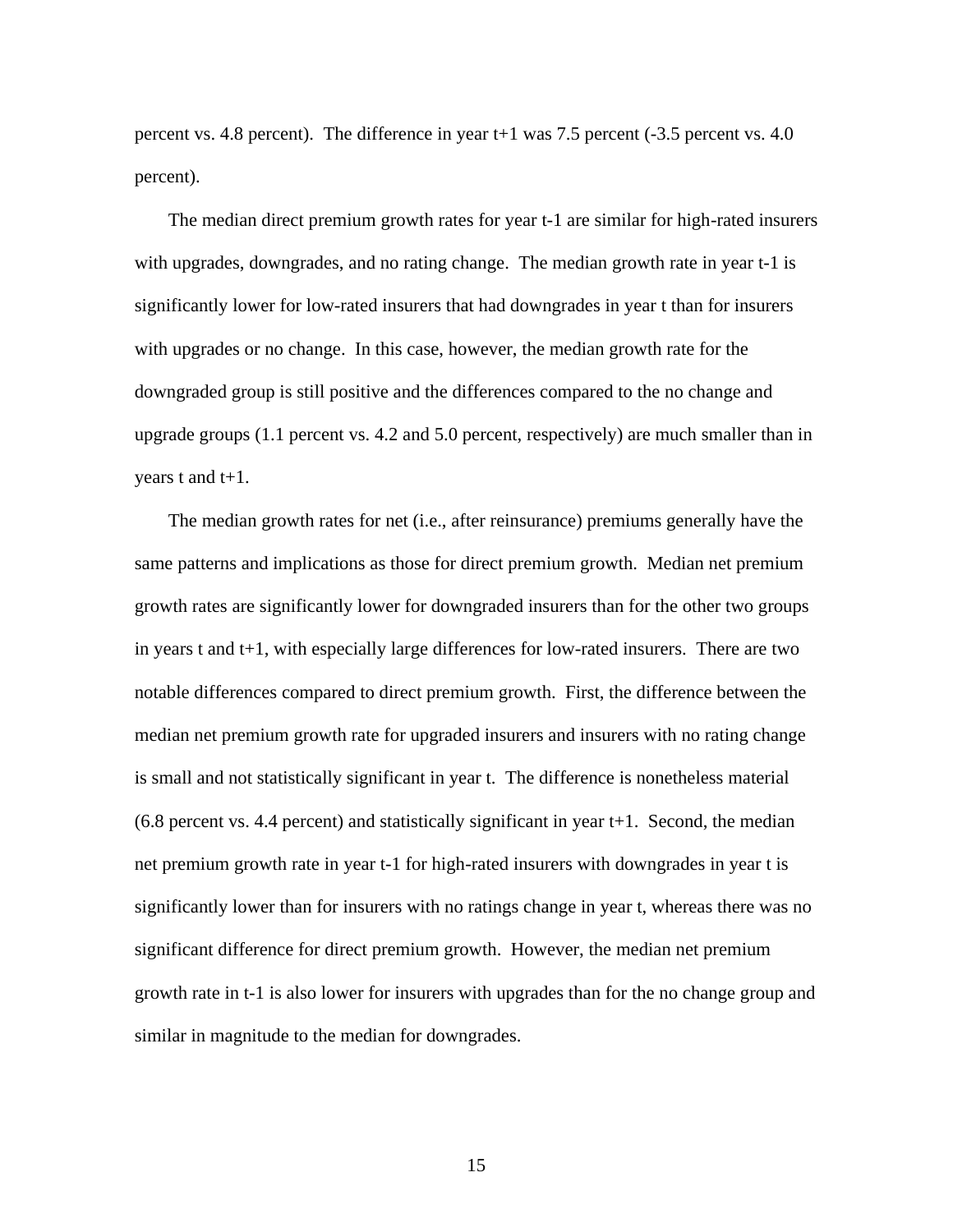The overall results of the univariate comparisons shown in Table 3 and Figures 2 and 3 suggest that downgraded insurers, especially those with low ratings, experienced significant market penalties in the form of reduced revenue growth in the year of and the year following the downgrade. The results also suggest that upgraded insurers experienced smaller but still significant rewards in the form of higher revenue growth.

**Regression Results**. The fixed effects estimates of equation (3), which allows the relationship between revenue growth and rating changes to vary between high-rated and low-rated insurers, are reported in Table 4. The coefficients on the rating change variables provide estimates of differences in mean premium growth among the groups controlling for the possible influences of the prior level of  $(log)$  premiums (LPREM<sub>-1</sub>), the proportion of the insurer's premiums in long-tailed lines  $(LONG_{-1})$ , and prior premium growth  $(G_{-1})$ (and thus mean reversion). The use of fixed time and firm effects controls for the influence of omitted time influences and omitted time invariant factors that produce differences in premium growth across firms. The estimated coefficients for LPREM-1 are negative and significant: small firms (in terms of premium volume) on average grew more slowly than large firms. The estimates for LONG-1 are positive and statistically significant in some cases, providing some evidence that large growth was associated with increased writings of long-tailed business. The estimates for  $G<sub>-1</sub>$  are small and not statistically significant.

The estimated coefficients for high-rated firms with upgrades in year t (HIGH<sup>n</sup>) in the equations for direct and net premium growth in year t are negative but small in magnitude. The estimated coefficients for HIGH $\parallel$  in the G<sub>t+1</sub> equations are approximately 2 percent, but the robust t-statistics are less than 1.2. Thus, in contrast to the univariate results, there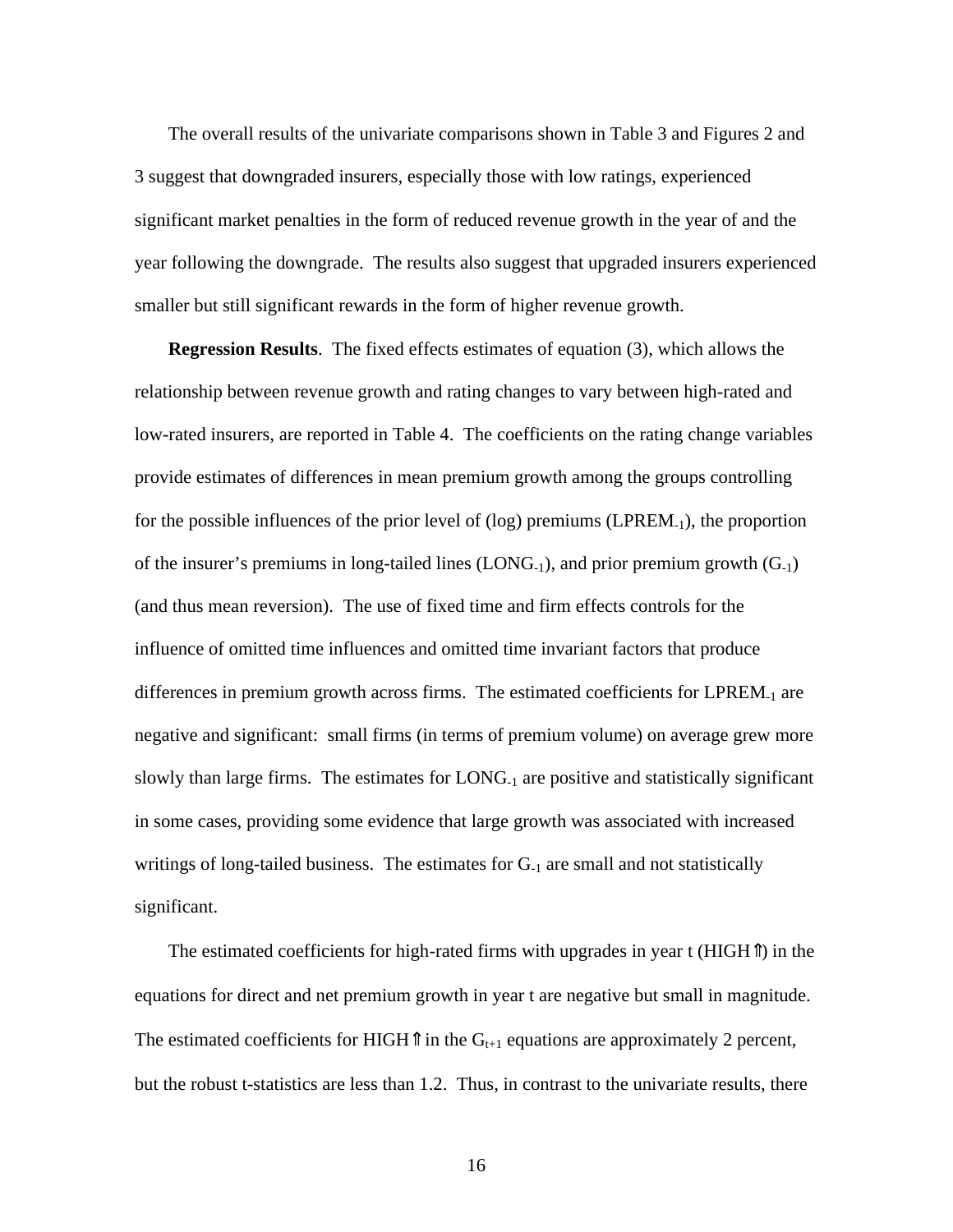is no reliably positive relationship between upgrades and direct or net premium growth in years t and t+1 for high-rated firms. The estimated coefficients for HIGH $\hat{\mathbb{I}}$  in the G<sub>t-1</sub> equations are approximately –2.6 and –1.8 percent in the direct premium growth and net premium growth equations, respectively. Although these estimates might suggest that upgrades followed relatively slow expansion, the coefficients again are not reliably estimated (t-values of  $-1.63$  and  $-1.01$ , respectively).

For high-rated firms with downgrades in year t ( $H I GH$ ), the estimated coefficients are negative in the equations for direct and net premium growth in years t and  $t+1$ , ranging from  $-1.4$  percent to  $-2.6$  percent. The robust t-value is less than  $-2$  in the equation for net premium growth in year t. The results thus provide some, albeit weak, evidence that downgrades for high-rated firms were associated with slower premium growth. In contrast, the estimated coefficients for HIGH $\Downarrow$  in the G<sub>t-1</sub> equations equal 3.2 and 3.3 percent and are significantly different from zero. Those results suggest that high-rated firms that subsequently were downgraded grew relatively rapidly prior to being downgraded (and perhaps paid a price – a ratings downgrade – for that growth).

The estimated coefficients for low-rated firms with upgrades in year t (LOW⇑) are positive in the equations for direct and net premium growth in years t and t+1. Although the t-values are less than 2, the coefficients are economically significant (ranging from 1.9 percent to 4.5 percent) and statistically significant at the 0.05 level for a one-tailed test in three of four cases. The estimated coefficients for LOW $\hat{\mathbb{I}}$  in the G<sub>t-1</sub> equations are negative but not reliably different from zero.

The estimated coefficients for LOW $\Downarrow$  indicate a negative and significant relationship between downgrades of low-rated firms and premium growth in years t and t+1.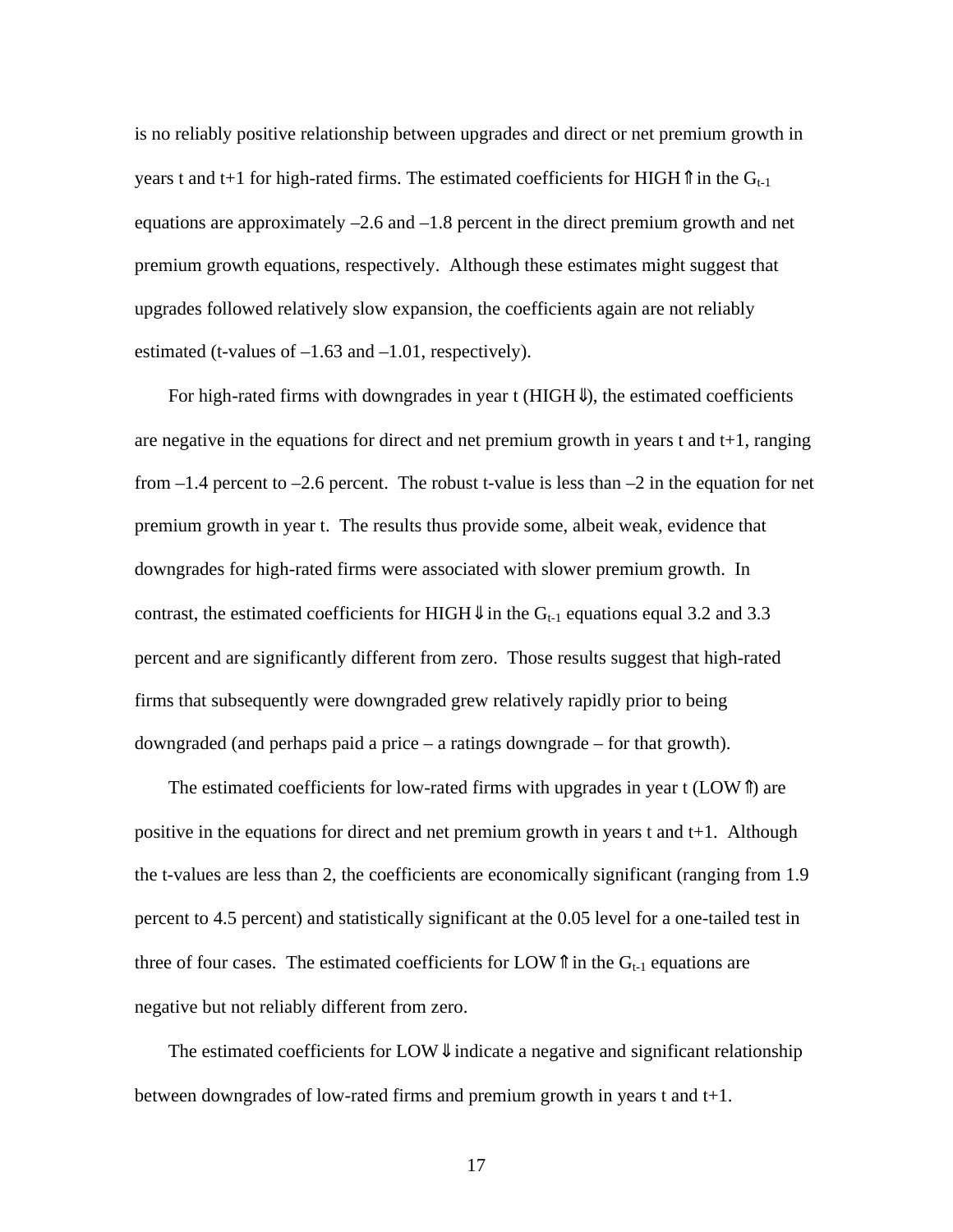Consistent with Table 3 and Figure 3, the magnitudes of the coefficients for LOW $\Downarrow$  are especially large in the equations for growth in year t+1 (-11.5 percent and -15.8 percent for direct and net premium growth, respectively). Thus, rating downgrades for low-rated firms are reliably associated with material revenue contractions for those firms. There is, however, no evidence that such firms had different growth rates prior to the downgrades. The estimated coefficients for LOW $\Downarrow$  in the equations for  $G_{t-1}$  are near zero with negligible t-values.

The overall results of the comparisons for high-rated and low-rated firms shown in Tables 3 and 4 and Figures 2 and 3 provide strong evidence of lower premium growth for low-rated firms with downgrades. They also provide some evidence, albeit weaker, of lower growth for high-rated firms that experienced downgrades and of higher growth for low-rated firms with upgrades.

#### *Comparisons for Size / Product Mix Classifications*

**Univariate Comparisons**. Table 5 compares median direct premium growth rates for small personal, small commercial, large personal, and large commercial firms that experienced upgrades, downgrades, and no rating change. Table 6 shows comparable results for net premium growth.

The results in Table 5 indicate significantly lower median growth in direct premiums for downgraded insurers than for upgraded insurers for years t and t+1 at the 0.05 significance level or lower for each size / product mix category. Median growth in direct premiums is also significantly lower for downgraded insurers than for insurers with no rating change in either year t or year t+1 at the 0.10 significance level for each size / product mix category. Median direct premium growth is significantly higher for insurers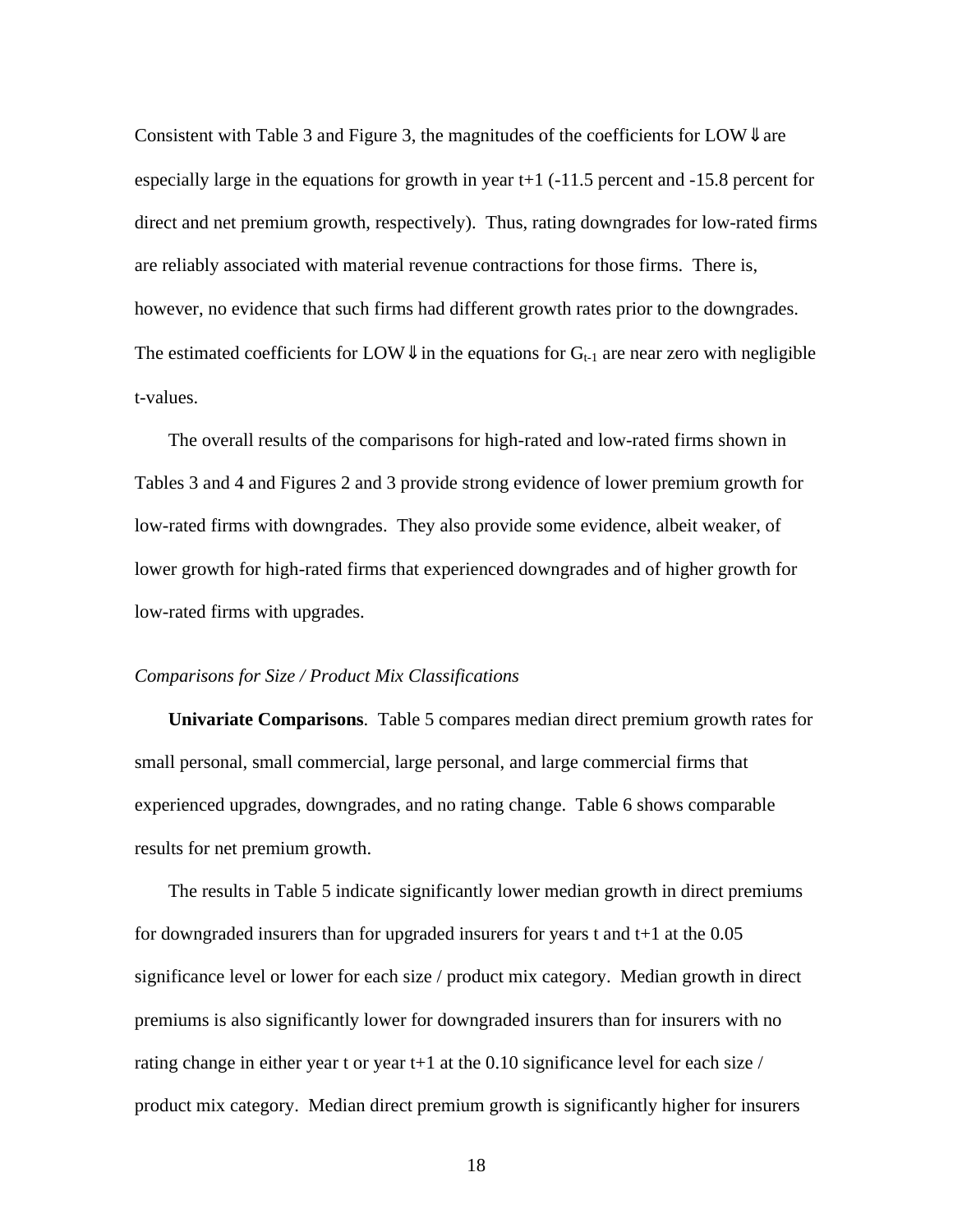with upgrades in either year t or year  $t+1$  at the 0.05 level, with the exception of small personal lines insurers, where the higher median growth rates for upgraded insurers in years t and t+1 are not significantly different from those for insurers without a rating change. Median direct premium growth rates in year t-1 are similar for each rating change category and size / product line group. None of the differences in median growth rates among the rating change categories for year t-1 are statistically significant at the 0.10 level.

The median net premium growth rates shown in Table 6 generally have similar implications. One notable difference is that median net premium growth in year t-1 for small insurers and large personal insurers that were downgraded in year t is significantly lower than median net premium growth for insurers with no rating change in year t at the 0.10 significance level or lower, and the difference for large commercial insurers has a pvalue of 0.11. Thus, there is some evidence of slower net premium growth prior to downgrades for each category of insurers, which might suggest increased use of reinsurance in the face of deteriorating financial condition.

**Regression Results**. Fixed effects regression results for the size / product mix classifications are reported in Table 7. The estimated coefficients on the rating upgrade variables generally are not reliably different from zero. An exception is that direct and net premium growth in year t+1 is significantly higher for small commercial insurers that were upgraded in year t compared to insurers that had no rating change. However, the results generally indicate significantly lower premium growth in year t and /or year t+1 for small insurers (but not large insurers) that were downgraded compared to insurers that had no rating change.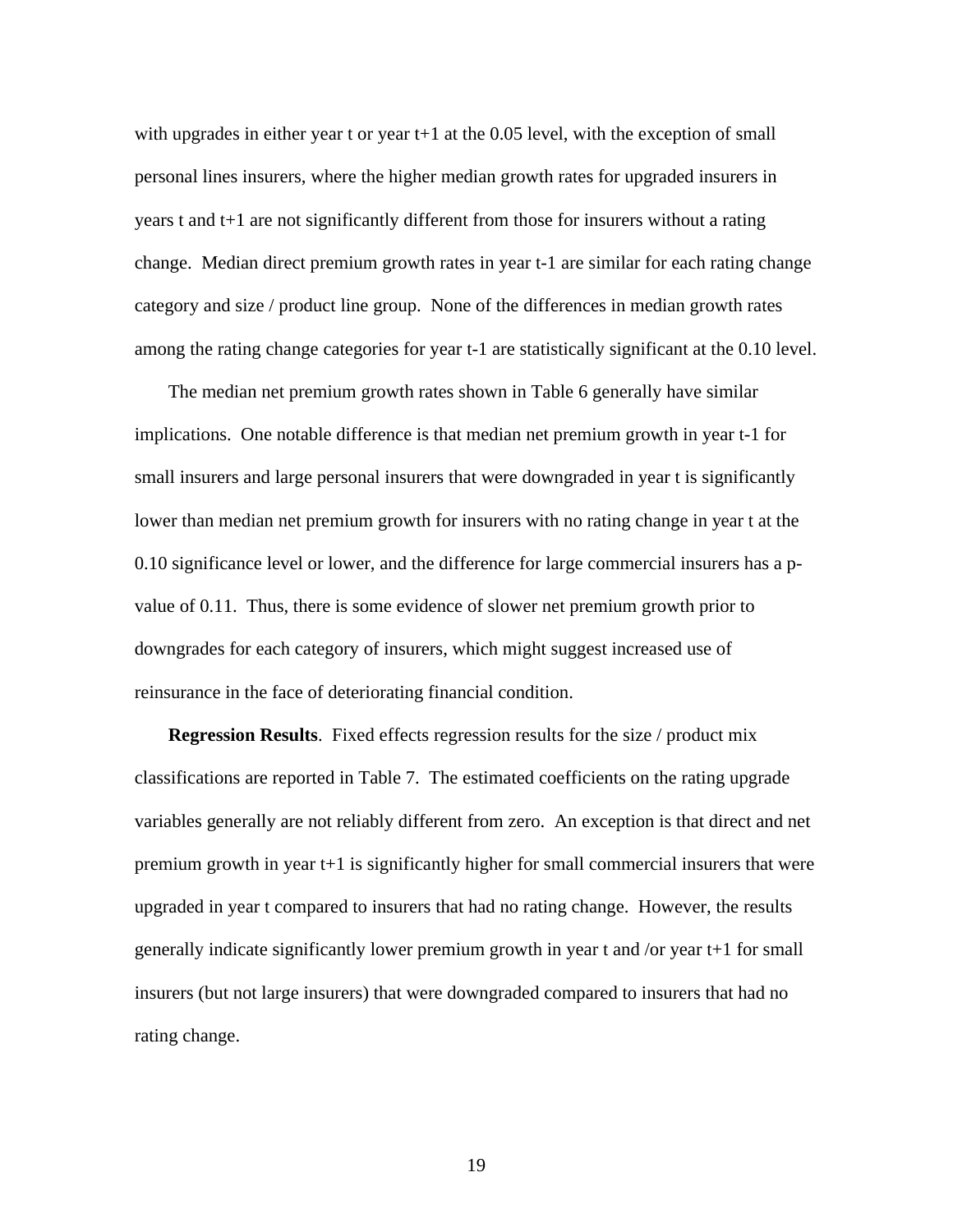Interestingly, direct and net premium growth in year t-1 are significantly (economically and statistically) lower for small commercial insurers that were subsequently upgraded, and they are significantly higher for large commercial insurers that were subsequently downgraded. Given that the sample period represents a soft market in commercial lines, those results could reflect that insurers engaging in relatively large price cuts to attract and keep business (see Harrington and Danzon, 1994) were more likely to be downgraded, while insurers that were maintaining prices at a cost of slower revenue growth were more likely to be upgraded.

### **5. Conclusions**

 Consistent with substantial market discipline, our univariate comparisons and fixed effects regression models of premium growth for property-liability insurers surrounding ratings changes by the A.M. Best Company during 1992-1996 generally provide evidence of significantly lower revenue growth for downgraded insurers in the year of and the year following downgrades. The evidence of a negative relationship between premium growth and downgrades is particularly strong for insurers with low ratings (Best's rating less than A-) prior to the downgrade. Our analysis also provides evidence that rating upgrades for low-rated were accompanied by increased premium growth, at least for low-rated firms.

Given theory, prior work, and our focus on rated insurers, the analysis presented in this paper clearly does not imply that insurance guaranty funds and judgment proof or otherwise credit risk insensitive insurance buyers have no effect on insurance market discipline. The results nonetheless suggest that material market discipline exists for many rated insurers, even those with relatively low ratings, despite factors that dull consumer incentives to seek safe insurers and insurer incentives for efficient risk management. The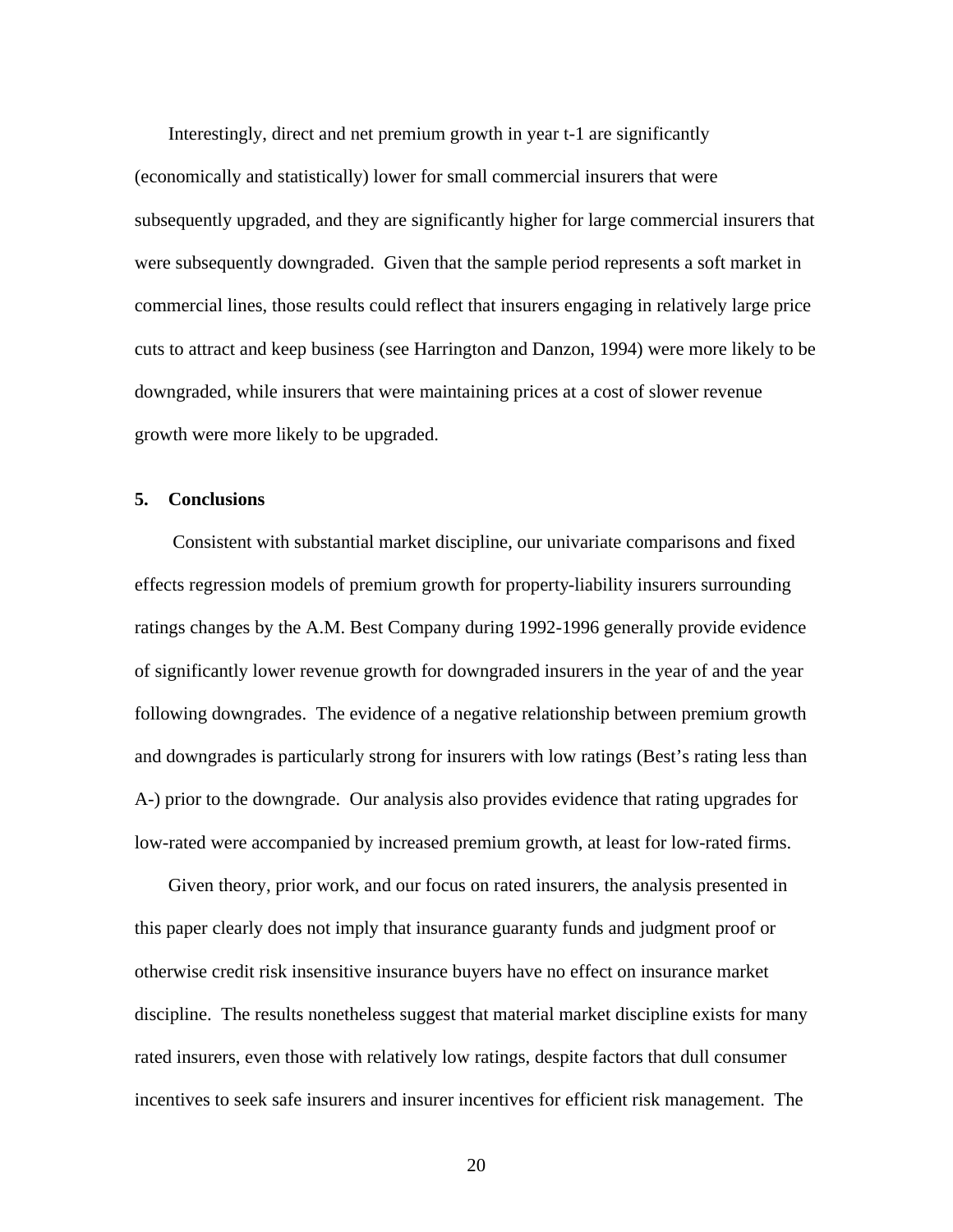alternative hypothesis – pervasive moral hazard and excessive risk taking – is inconsistent with our findings. In particular, the moral hazard hypothesis cannot explain (1) why lowrated firms that were downgraded did not grow more rapidly on average than other insurers prior to being downgraded, (2) why upgrades for low-rated insurers were accompanied on average by increased revenue growth, and (3) why rating upgrades for low-rated firms were as frequent as downgrades.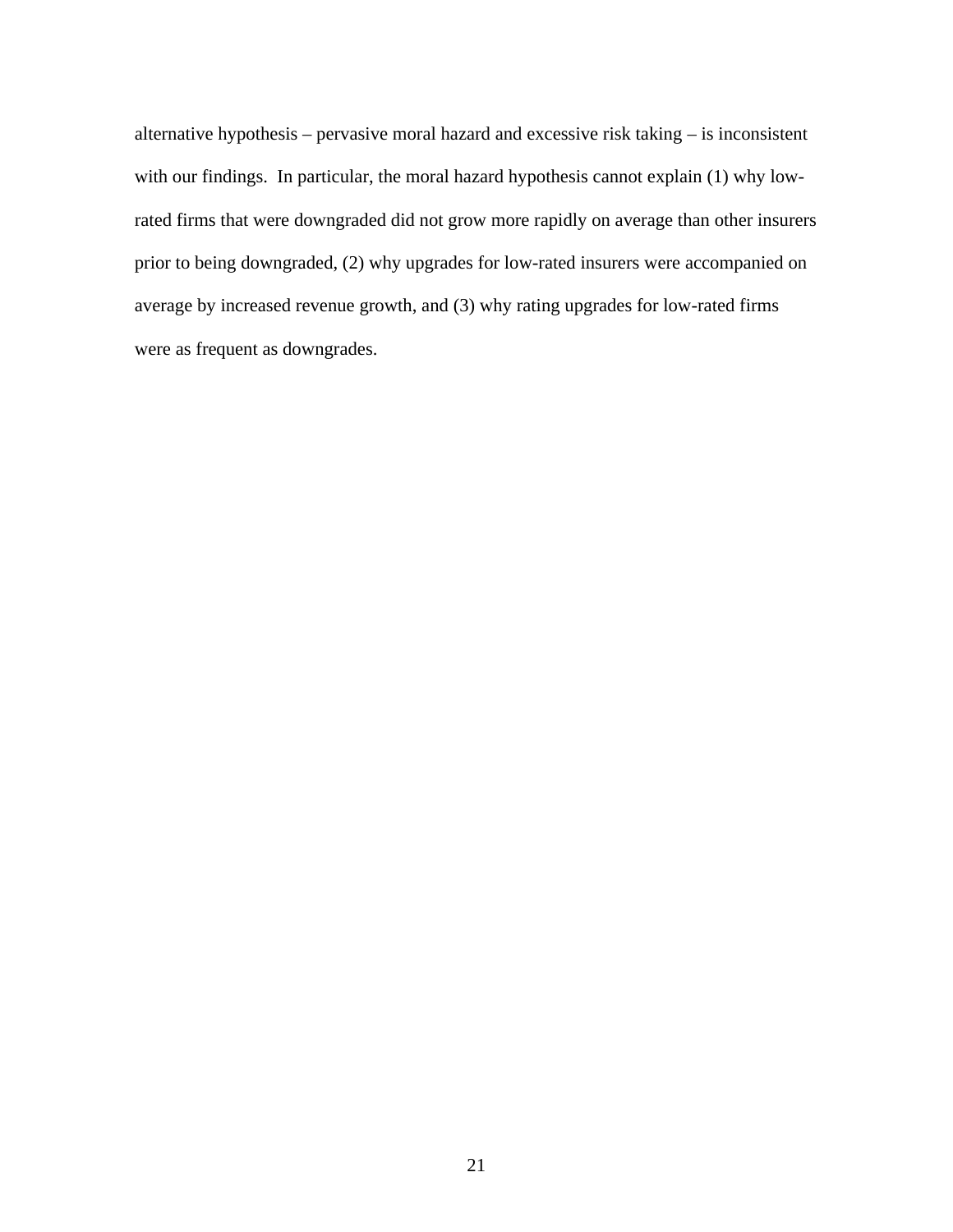#### **References**

- A.M. Best Company, 1991, *Best's Insolvency Study,* Oldwick, NJ.
- *A*.M. Best Company, 1991 1997, *Best's Insurance Reports-Property/Casualty,* Oldwick, NJ.
- A.M. Best Company, 1993, 1995, 1996, *Best's Key Rating Guide Property/Casualty*, Oldwick, NJ.
- Ambrose, Jan Mills and J. Allen Seward, 1988, Best's Ratings, Financial Ratios and Prior Probabilities in Insolvency Prediction, *Journal of Risk and Insurance*, 55: 229-244.
- Billett, Matthew T., Jon A. Garfinkel, and Edward S. O'Neal, 1998, The Cost of Market Versus Regulatory Discipline in Banking, *Journal of Financial Economics*, 48: 333-358.
- Blume, Marshall E., Felix Lim, and Craig Mackinlay, 1998, The Declining Credit Quality of U.S. Corporate Debt: Myth or Reality?, *Journal of Finance*, 54: 1389-1413.
- Bohn, James G. and Hall, Brian J., 1999, The moral hazard of insuring the insurers, in Kenneth Froot, ed., *The Financing of Catastrophe Risk* (Chicago, Ill.: University of Chicago Press).
- Brewer, Elijah III, Thomas S. Mondschean, and Philip E. Strahan, 1997, The Role of Monitoring in Reducing the Moral Hazard Problem Associated with Government Guarantees: Evidence from the Life Insurance Industry, *Journal of Risk and Insurance*, 64: 302-322.
- Bouzouita, Raja and Arthur Young, 1998, A Probit Analysis of Best Ratings, *Journal of Insurance Issues*, 21: 23-34.
- Cagle, Julie A.B. and Scott E. Harrington, 1995, Insurance Supply with Capacity Constraints and Endogenous Insolvency Risk, *Journal of Risk and Uncertainty*, 11: 219-232.
- Calomiris, Charles W., 1999, Building an Incentive-Compatible Safety Net, Journal of Banking and Finance, 23: 1499-1519.
- Crabbe, Leland and Mitchell A. Post, 1994, The Effect of a Rating Downgrade on Outstanding Commercial Paper, *Journal of Finance*, 49: 39-56.
- Cummins, J. David and Patricia M. Danzon, 1997, Price, Financial Quality, and Capital Flows in Insurance Markets, *Journal of Financial Intermediation*, 6: 3-38.
- Cummins, J. David, Scott E. Harrington, and Robert Klein, 1995, Insolvency Experience, Risk-Based Capital, and Prompt Corrective Action in Property-Liability Insurance*, Journal of Banking and Finance*, 19: 511-527.
- Demsetz, Rebecca S., Marc R. Saidenberg, and Philip E. Strahan, 1996, Banks with Something to Lose: The Disciplinary Role of Franchise Value, *Economic Policy Review: Federal Reserve Bank New York*, 2: 1-14.
- Doherty, Neil A., 1989, On the Capital Structure of Insurance Firms, in J.D. Cummins and R.A. Derrig, eds., *Financial Models of Insurance Solvency* (Norwell, Ma.: Kluwer).
- Downs, David H. and David W. Sommer, 1999, Monitoring, Ownership, and Risk-Taking: The Impact of Guaranty Funds, *Journal of Risk and Insurance*, 66: 477-497.
- Fenn, George W. and Rebel A. Cole, 1994, Announcements of Asset-Quality Problems and Contagion Effects in the Life Insurance Industry, *Journal of Financial Economics*, 35: 181- 198.
- Finsinger, Jörg and Mark V. Pauly, 1984, "Reserve Levels and Reserve Requirements for Profit Maximizing Insurance Firms"; reprinted in Georges Dionne and Scott E. Harrington, eds., *Insurance Economics* (Boston, Ma.: Kluwer, 1991).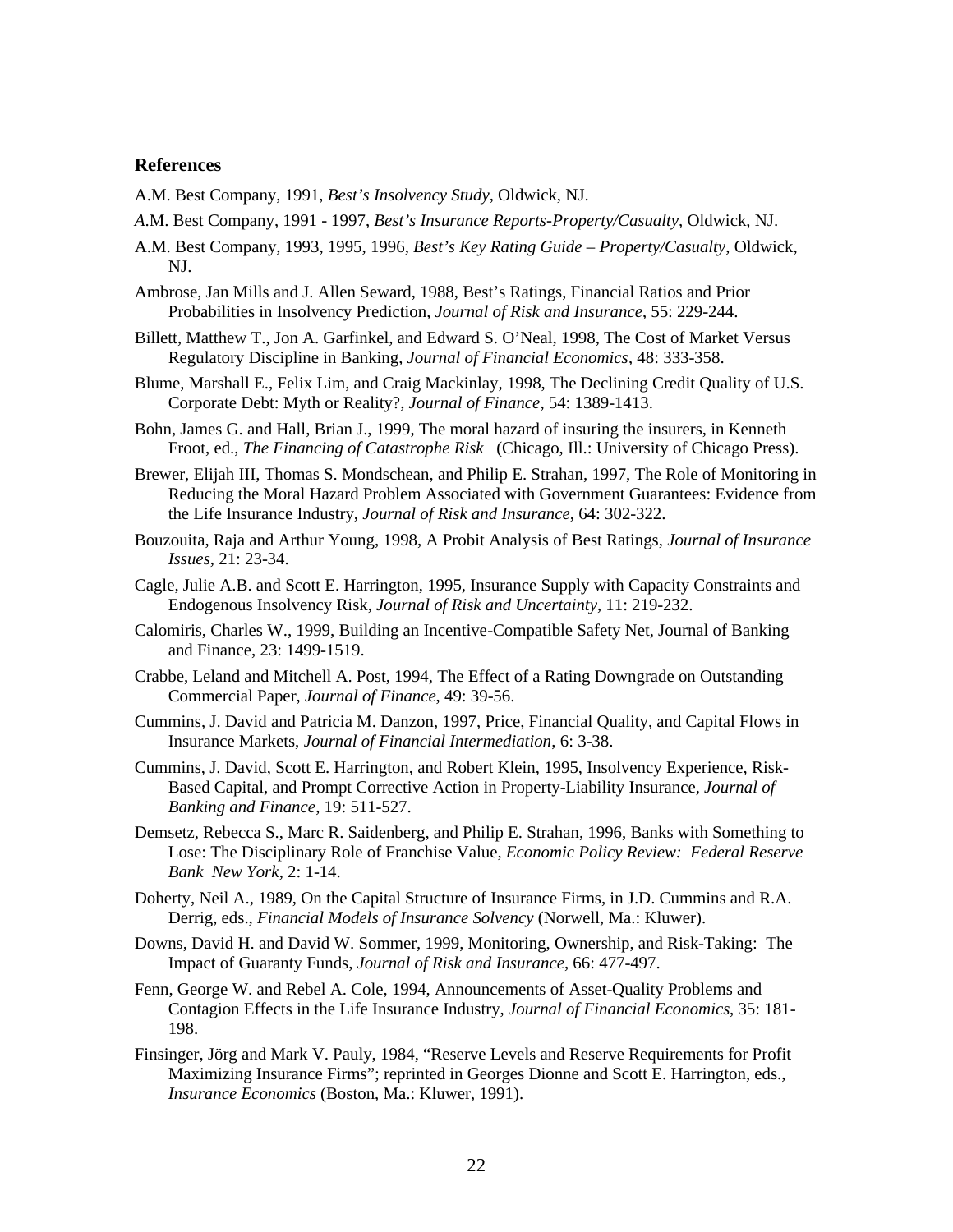- Grace, Martin, Scott E. Harrington, and Robert Klein, 1995, *An Analysis of the FAST Monitoring System*, National Association of Insurance Commissioners, Kansas City, Mo.
- Grace, Martin, Scott E. Harrington, and Robert Klein, 1998, Risk-Based Capital and Solvency Screening in Property-Liability Insurance, *Journal of Risk and Insurance*, 65: 213-243.
- Hand, John R., Robert W. Holthausen, and Richard W. Leftwich, 1992, The Effect of Bond Rating Changes on Bond and Stock Prices, *Journal of Finance*, 47: 733-752.
- Harrington, Scott E. and Patricia M. Danzon, 1994, Price Cutting in Liability Insurance Markets, *Journal of Business*, 67: 511-538.
- Herring, Richard J. and Prashant Vankudre, 1987, Growth Opportunities and Risk-Taking by Financial Intermediaries, *Journal of Finance*, 42: 583-599.
- Holthausen, Robert W. and Richard W. Leftwich, 1986, The Effect of Bond Rating Changes on Common Stock Prices, *Journal of Financial Economics*, 17: 57-89.
- Keeley, Michael C., 1990, Deposit Insurance, Risk, and Market Power, *American Economic Review*, 80: 1183-1200.
- Lee, Soon-Jae, David Mayers, and Clifford W. Smith, Jr., 1997, Guaranty Funds and Risk-Taking Evidence from the Insurance Industry, *Journal of Financial Economics*, 44: 3-24.
- Lee, Soon-Jae and Michael L. Smith, 1999, Property-Casualty Insurance Guaranty Funds and Insurer Vulnerability to Misfortune, *Journal of Banking and Finance*, 23: 1437-1456.
- Long, J. Scott and Laurie H. Ervin, 2000, Using Heteroskedasticity Consistent Standard Errors in the Linear Regression Model, *The American Statistician*, 54: 217-224.
- McGhee, Christopher, 1999, Comment, in Kenneth Froot, ed., *The Financing of Catastrophe Risk*  (Chicago, Ill.: University of Chicago Press).
- Munch, Patricia and Dennis Smallwood, 1982, Theory of Solvency Regulation in the Property and Casualty Insurance Industry, Chapter 3, in Gary Fromm, ed., *Studies in Public Regulation*, MIT Press, Cambridge, Massachusetts.
- Pinches, George E. and J. Clay Singleton, 1977, The Adjustment of Stock Prices to Bond Rating Changes, *Journal of Finance,* 33: 29-44.
- Pottier, Steven W. and David W. Sommer, 1999, Property-Liability Insurer Financial Strength Ratings: Differences Across Rating Agencies, *Journal of Risk and Insurance*, 66: 621-642.
- Singh, Ajai K. and Mark L. Power, 1992, The Effects of Best's Rating Changes on Insurance Company Stock Prices, *Journal of Risk and Insurance*, 59: 310-317.
- Sommer, David W., 1996, The Impact of Firm Risk on Property-Liability Insurance Prices, *Journal of Risk and Insurance*, 63: 501-514.
- Wakeman, L. MacDonald, 1990, The Real Function of Bond Rating Agencies, in Clifford W. Smith, Jr. ed., *The Modern Theory of Corporate Finance*, 2nd ed., McGraw Hill, New York.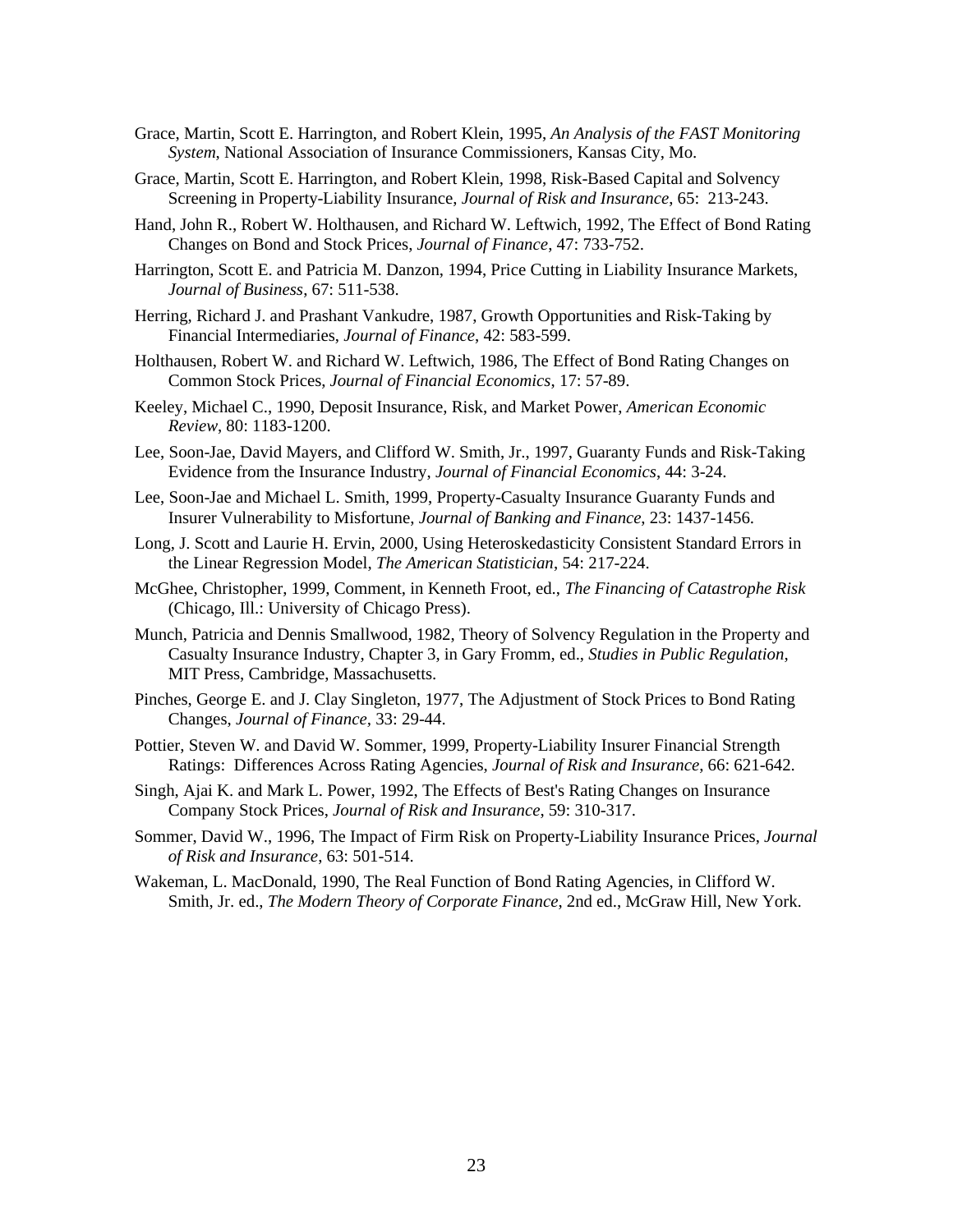



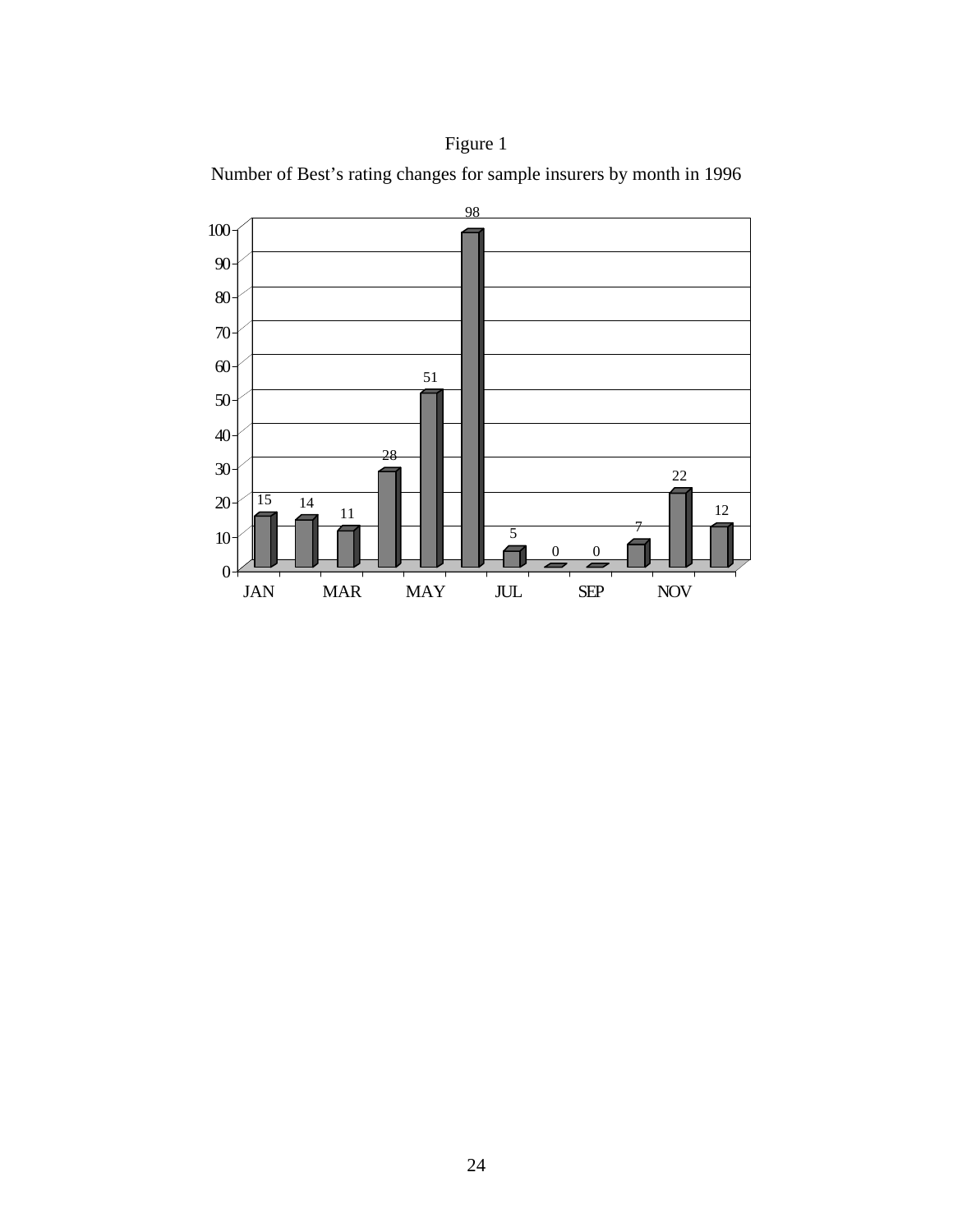## Figure 2

Median direct and net premium growth rates in year t-1, t, and t+1 for high and lowrated insurers with upgrades in year t compared to high and low-rated insurers with no rating change in year t

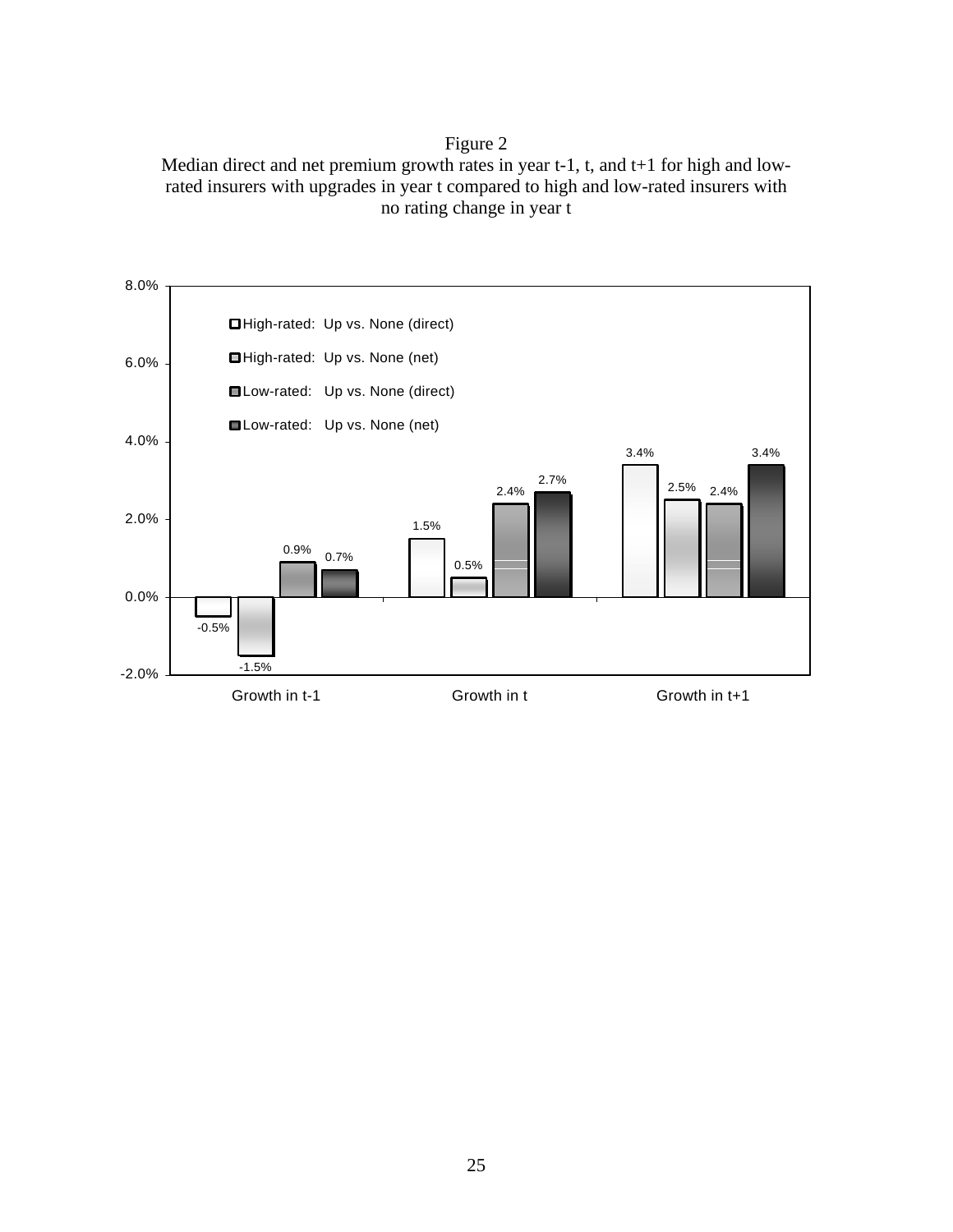# Figure 3



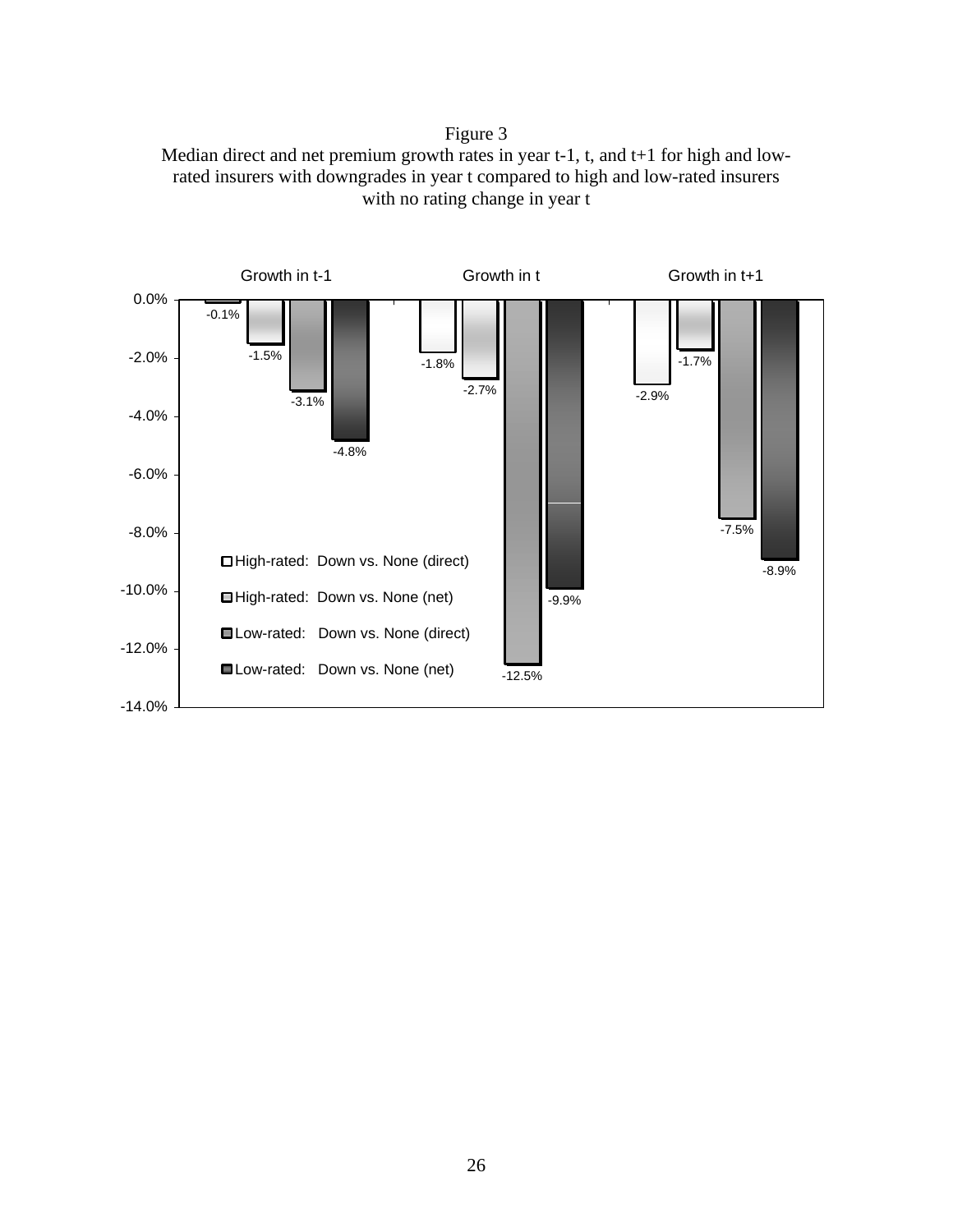Summary of A.M. Best rating changes for all companies with a reported rating change during the period 1992-1996. If an insurer received more than one rating change during August  $1<sup>st</sup>$ through July  $31<sup>st</sup>$ , the change is the difference in the rating between the beginning and ending ratings.

|                |                    | A.M. Best     | Rating         | Rating | N <sub>o</sub> |       |       |
|----------------|--------------------|---------------|----------------|--------|----------------|-------|-------|
| Group          | Rating             | Description   | ⇑              | ⇓      | Change         | Total | %     |
| 1              | $A++, A+$          | Superior      | 133            | 6      | 1,478          | 1,617 | 29.32 |
| $\overline{2}$ | $A, A-$            | Excellent     | 221            | 310    | 2,287          | 2,818 | 51.10 |
| 3              | $B_{++}$ , $B_{+}$ | Very Good     | 124            | 105    | 487            | 716   | 12.98 |
| $\overline{4}$ | $B, B-$            | Adequate      | 32             | 50     | 194            | 276   | 5.01  |
| 5              | $C_{++}$ , $C_{+}$ | Fair          | 15             | 9      | 11             | 35    | .63   |
| 6              | C, C               | Marginal      | 6              | 10     | 14             | 30    | .54   |
| 7              | D, E, F            | Vulnerable to | $\overline{0}$ | 1      | 22             | 23    | .42   |
|                |                    | Liquidation   |                |        |                |       |       |
| Total          |                    |               | 531            | 491    | 4,493          | 5,515 | 100   |

#### Table 2

Summary of rating changes for high-rated (A- or above), low-rated (B++ or below), small personal, small commercial, large personal, and large commercial lines insurers during 1992-1996. Commercial (personal) lines insurers have more than (less than) 50 percent of their premiums in commercial lines. Large (small) insurers have surplus above (below) \$50 million.

|                                | Rating $\hat{\parallel}$ | Rating $\Downarrow$ | No Change | Total |
|--------------------------------|--------------------------|---------------------|-----------|-------|
| High Rating (HR)               | 354                      | 316                 | 3,765     | 4,435 |
| Low Rating (LR)                | 177                      | 175                 | 728       | 1,080 |
| Small Personal $_{t-1}$ (SP)   | 129                      | 176                 | 1,107     | 1,412 |
| Large Personal $_{t-1}$ (LP)   | 73                       | 55                  | 555       | 683   |
| Small Commercial $_{t-1}$ (SC) | 201                      | 167                 | 1,684     | 2,052 |
| Large Commercial $_{t-1}$ (LC) | 128                      | 93                  | 1,147     | 1,368 |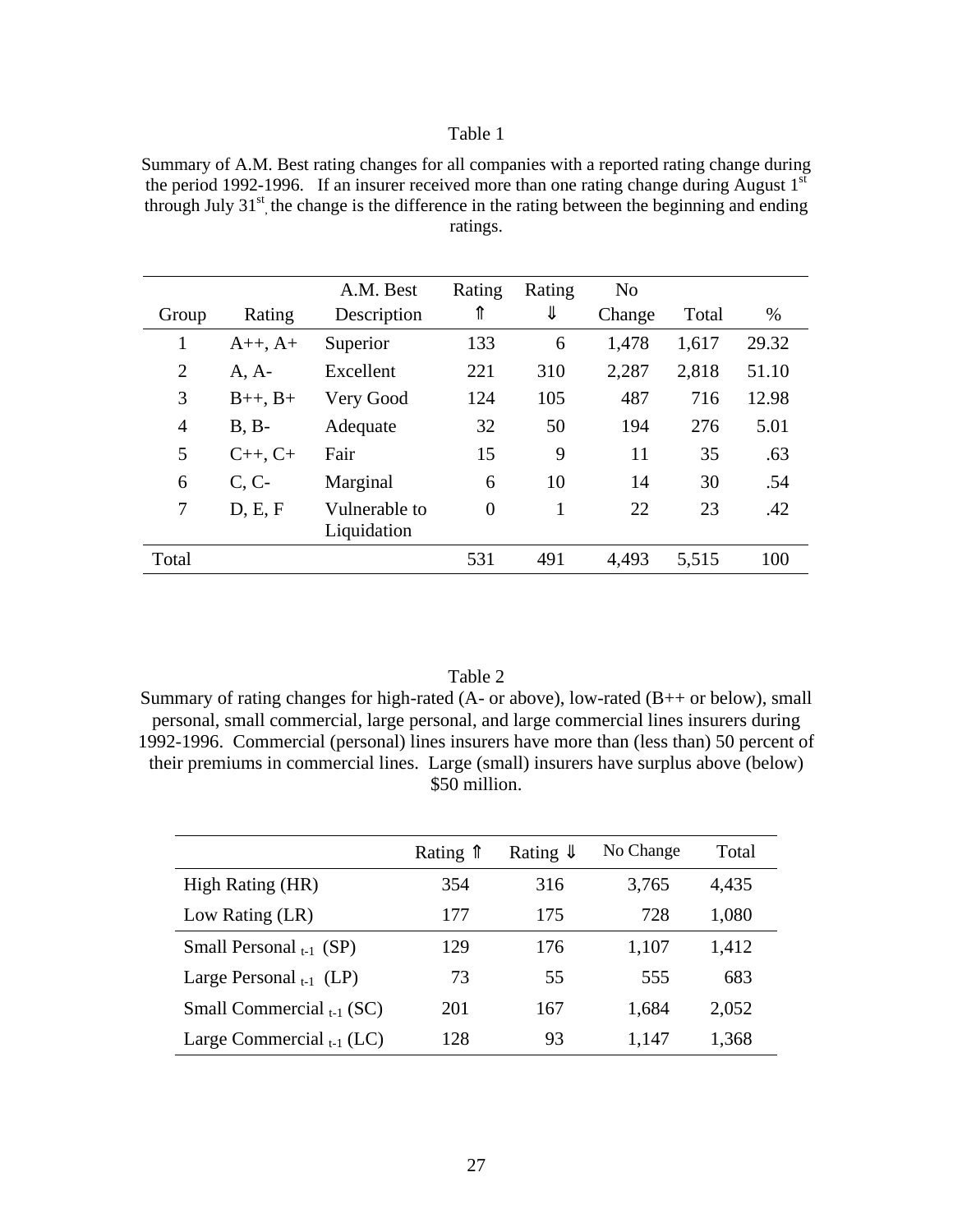Median direct and net (after reinsurance) premium growth rates in year t, t+1, and t-1 for high-rated and low-rated insurers classified by type of rating change each year during 1992-1996. High-rated insurers had rating of A- or above prior to any change in year t; lowrated insurers had rating of B++ or below prior to any change.

|                        |                            |                                 |           | Rating change in year t: |         |                       | p-value for difference |                          |
|------------------------|----------------------------|---------------------------------|-----------|--------------------------|---------|-----------------------|------------------------|--------------------------|
|                        | Growth<br>rate in<br>year: | Rating<br>before any<br>change: | Downgrade | None                     | Upgrade | Downgrade<br>vs. none | Upgrade vs.<br>none    | Downgrade<br>vs. upgrade |
| <b>Direct Premiums</b> | t                          | High                            | 3.58%     | 5.41%                    | 6.93%   | 0.000                 | 0.038                  | 0.000                    |
|                        |                            | Low                             | $-7.74$   | 4.83                     | 7.22    | 0.000                 | 0.019                  | 0.000                    |
|                        | $t+1$                      | High                            | 1.95      | 4.87                     | 8.33    | 0.000                 | 0.000                  | 0.000                    |
|                        |                            | Low                             | $-3.50$   | 4.04                     | 6.40    | 0.000                 | 0.027                  | 0.000                    |
|                        | $t-1$                      | High                            | 5.66      | 5.82                     | 5.28    | 0.507                 | 0.521                  | 0.538                    |
|                        |                            | Low                             | 1.09      | 4.24                     | 5.04    | 0.028                 | 0.607                  | 0.016                    |
| <b>Net Premiums</b>    | t                          | High                            | 2.43      | 5.06                     | 5.60    | 0.000                 | 0.436                  | 0.000                    |
|                        |                            | Low                             | $-5.25$   | 4.61                     | 7.34    | 0.000                 | 0.054                  | 0.000                    |
|                        | $t+1$                      | High                            | 2.64      | 4.35                     | 6.80    | 0.000                 | 0.000                  | 0.000                    |
|                        |                            | Low                             | $-4.70$   | 4.19                     | 7.57    | 0.000                 | 0.001                  | 0.000                    |
|                        | $t-1$                      | High                            | 3.82      | 5.28                     | 3.78    | 0.035                 | 0.094                  | 0.897                    |
|                        |                            | Low                             | $-0.34$   | 4.50                     | 5.19    | 0.009                 | 0.425                  | 0.005                    |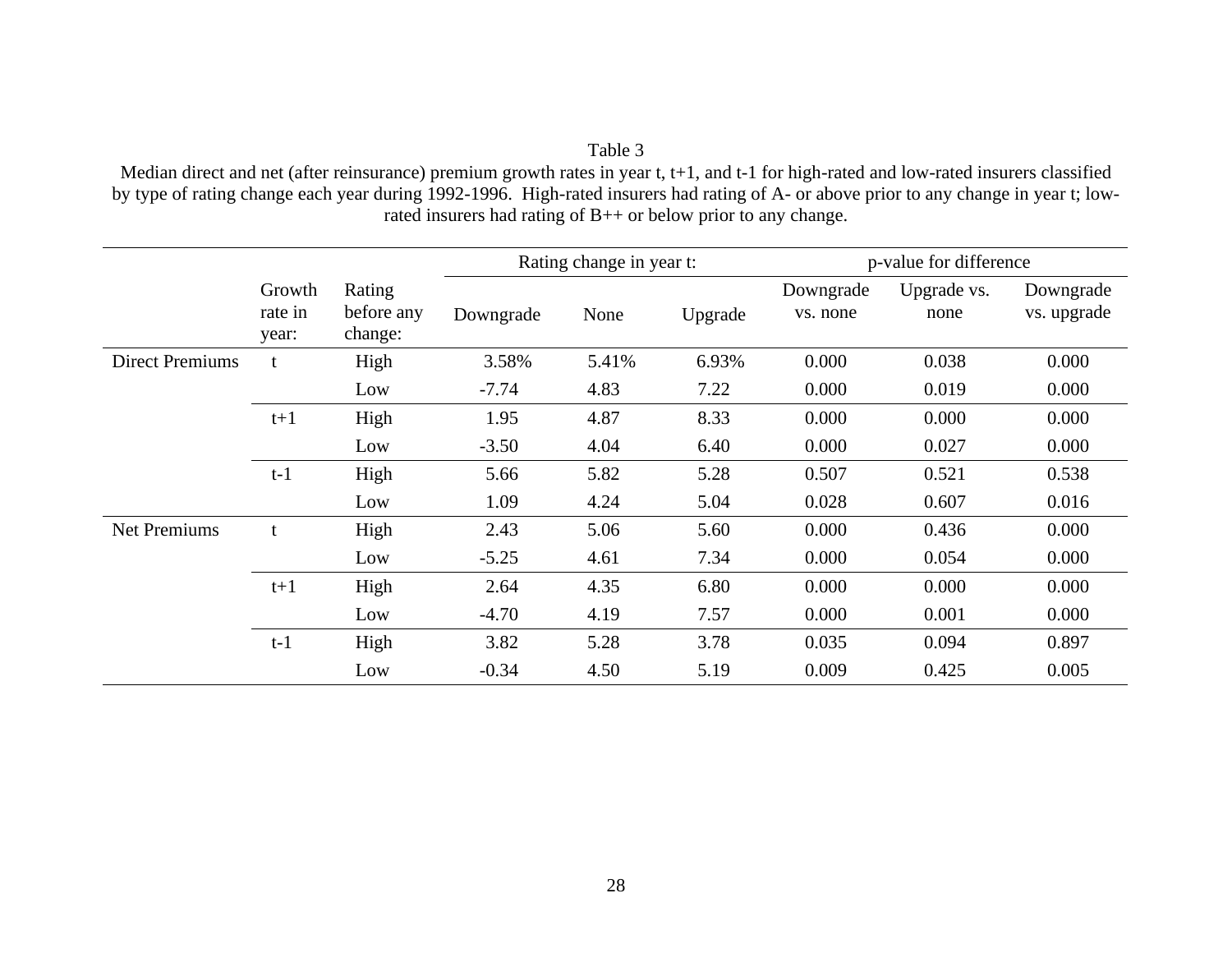Fixed effects estimation results: direct and net premium growth as a function of upgrades ( $\hat{\mathbb{I}}$ ) and downgrades ( $\hat{\mathbb{I}}$ ) for high-rated (A- or higher) and low-rated (B++ or lower) insurers during 1992-1996.  $G_t$  is log premium growth in year of rating change (year t),  $G_{t+1}$  is log premium growth in year following rating change, and  $G_{t-1}$  is log premium growth in year prior to rating change. Coefficients on rating change variables are estimates of differences in growth rates relative to firms with no rating change in year t. Heteroskedasticity consistent t-ratios in parentheses.

|                     |           | Direct premium growth |            |            | Net premium growth |            |
|---------------------|-----------|-----------------------|------------|------------|--------------------|------------|
| Variable            | $G_t$     | $G_{t+1}$             | $G_{t-1}$  | $G_t$      | $G_{t+1}$          | $G_{t-1}$  |
| HIGH <sub>1</sub>   | $-0.006$  | 0.019                 | $-0.026$   | $-0.010$   | 0.022              | $-0.018$   |
|                     | $(-0.46)$ | (1.17)                | $(-1.63)$  | $(-0.88)$  | (1.14)             | $(-1.01)$  |
| HIGH                | $-0.014$  | $-0.016$              | 0.032      | $-0.026$   | $-0.024$           | 0.033      |
|                     | $(-1.27)$ | $(-0.92)$             | (2.95)     | $(-2.71)$  | $(-1.26)$          | (2.75)     |
| LOW <sup>†</sup>    | 0.025     | 0.036                 | $-0.012$   | 0.019      | 0.045              | $-0.013$   |
|                     | (1.86)    | (1.78)                | $(-0.84)$  | (1.25)     | (1.72)             | $(-0.79)$  |
| LOW                 | $-0.065$  | $-0.115$              | 0.008      | $-0.049$   | $-0.158$           | 0.011      |
|                     | $(-2.51)$ | $(-2.54)$             | (0.37)     | $(-1.84)$  | $(-3.02)$          | (0.48)     |
| <b>HIGH</b>         | 0.057     | 0.062                 | 0.052      | 0.032      | 0.050              | 0.102      |
|                     | (3.08)    | (2.31)                | (2.79)     | (1.79)     | (1.58)             | (4.14)     |
| LPREM <sub>-1</sub> | $-0.397$  | $-0.455$              | $-0.578$   | $-0.309$   | $-0.522$           | $-0.690$   |
|                     | $(-8.53)$ | $(-7.70)$             | $(-13.79)$ | $(-12.72)$ | $(-10.08)$         | $(-16.51)$ |
| $LONG-1$            | 0.083     | 0.210                 | 0.180      | 0.066      | 0.261              | 0.183      |
|                     | (1.02)    | (2.66)                | (1.84)     | (1.00)     | (2.76)             | (1.56)     |
| $G_{-1}$            | $-0.039$  | $-0.028$              | 0.086      | $-0.033$   | 0.010              | 0.089      |
|                     | $(-0.75)$ | $(-0.35)$             | (1.18)     | $(-1.01)$  | (0.12)             | (1.41)     |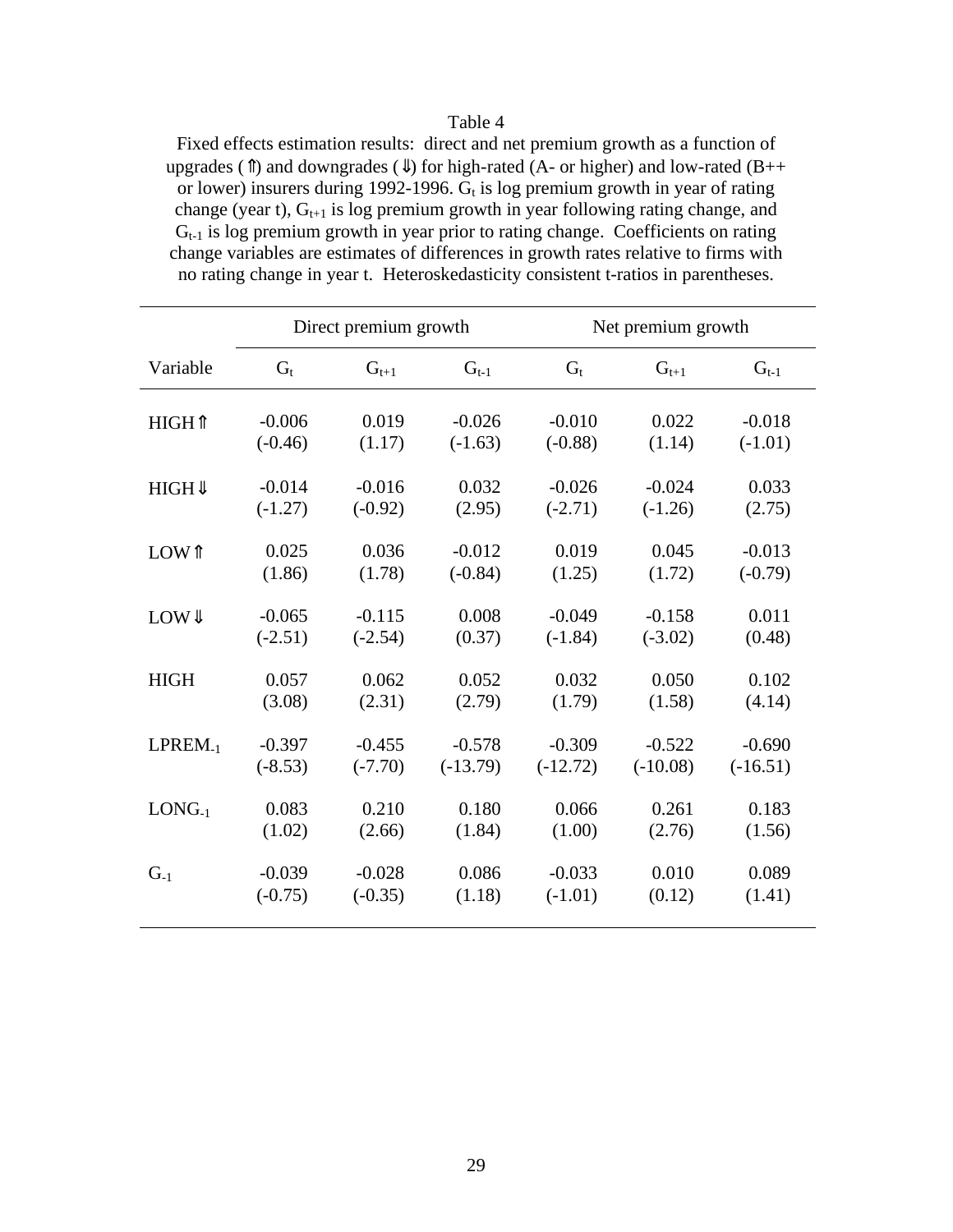Median direct premium growth rates in year t, t+1, and t-1 for small and large commercial and personal lines insurers classified by type of rating change each year during 1992-1996. Small (large) insurers had surplus below (above) \$50 million in year t. Commercial (personal) lines insurers had more than (less than) than 50 percent of premiums in commercial lines.

|                         |                  | Rating change in year t |       |         |                       | p-value for difference |                          |
|-------------------------|------------------|-------------------------|-------|---------|-----------------------|------------------------|--------------------------|
| Growth<br>rate in year: | Category         | Downgrade               | None  | Upgrade | Downgrade<br>vs. none | Upgrade vs.<br>none    | Downgrade<br>vs. upgrade |
|                         | Small personal   | 1.80%                   | 6.20% | 6.92%   | 0.000                 | 0.227                  | 0.007                    |
|                         | Large personal   | 5.48                    | 5.95  | 8.70    | 0.672                 | 0.004                  | 0.003                    |
|                         | Small commercial | 1.94                    | 5.53  | 6.70    | 0.000                 | 0.497                  | 0.002                    |
|                         | Large commercial | 1.69                    | 3.53  | 5.87    | 0.161                 | 0.092                  | 0.024                    |
| $t+1$                   | Small personal   | 0.89                    | 5.70  | 7.31    | 0.000                 | 0.515                  | 0.001                    |
|                         | Large personal   | 2.73                    | 5.45  | 7.75    | 0.007                 | 0.106                  | 0.001                    |
|                         | Small commercial | 1.53                    | 4.70  | 8.76    | 0.003                 | 0.006                  | 0.000                    |
|                         | Large commercial | 0.69                    | 2.93  | 6.29    | 0.070                 | 0.005                  | 0.001                    |
| $t-1$                   | Small personal   | 5.28                    | 6.14  | 4.70    | 0.198                 | 0.403                  | 0.596                    |
|                         | Large personal   | 5.45                    | 6.48  | 7.41    | 0.204                 | 0.384                  | 0.110                    |
|                         | Small commercial | 4.08                    | 6.04  | 4.92    | 0.170                 | 0.267                  | 0.917                    |
|                         | Large commercial | 3.79                    | 4.16  | 3.73    | 0.590                 | 0.896                  | 0.845                    |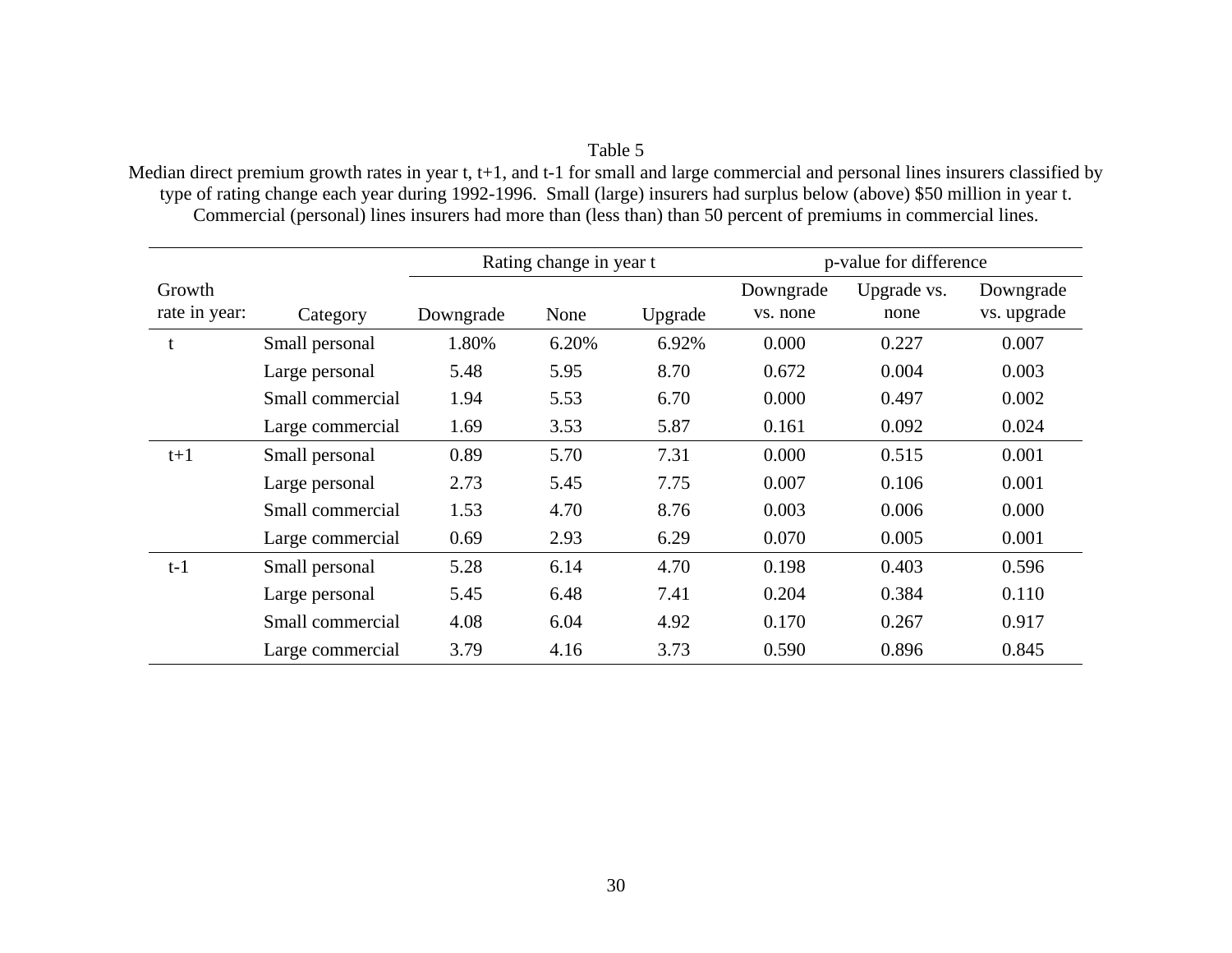Median net premium growth rates in year t, t+1, and t-1 for small and large commercial and personal lines insurers classified by type of rating change each year during 1992-1996. Small (large) insurers had surplus below (above) \$50 million in year t. Commercial (personal) lines insurers had more than (less than) than 50 percent of premiums in commercial lines.

|                         |                  | Rating change in year t |       |         |                       | p-value for difference |                          |
|-------------------------|------------------|-------------------------|-------|---------|-----------------------|------------------------|--------------------------|
| Growth<br>rate in year: | Category         | Downgrade               | None  | Upgrade | Downgrade<br>vs. none | Upgrade vs.<br>none    | Downgrade<br>vs. upgrade |
| t                       | Small personal   | 1.81%                   | 6.18% | 6.19%   | 0.000                 | 0.926                  | 0.003                    |
|                         | Large personal   | 3.39                    | 4.92  | 8.76    | 0.204                 | 0.004                  | 0.008                    |
|                         | Small commercial | 1.97                    | 5.04  | 6.89    | 0.009                 | 0.260                  | 0.001                    |
|                         | Large commercial | 1.12                    | 3.52  | 4.67    | 0.161                 | 0.260                  | 0.087                    |
| $t+1$                   | Small personal   | 2.19                    | 5.37  | 6.71    | 0.000                 | 0.113                  | 0.000                    |
|                         | Large personal   | 1.40                    | 4.92  | 7.49    | 0.003                 | 0.018                  | 0.000                    |
|                         | Small commercial | 1.64                    | 3.55  | 8.67    | 0.029                 | 0.001                  | 0.000                    |
|                         | Large commercial | 2.74                    | 3.03  | 5.47    | 0.914                 | 0.015                  | 0.001                    |
| $t-1$                   | Small personal   | 3.79                    | 6.00  | 5.10    | 0.077                 | 0.306                  | 0.692                    |
|                         | Large personal   | 3.82                    | 5.63  | 6.88    | 0.016                 | 0.534                  | 0.021                    |
|                         | Small commercial | 2.95                    | 5.30  | 5.10    | 0.090                 | 0.715                  | 0.174                    |
|                         | Large commercial | 2.87                    | 4.00  | 2.81    | 0.110                 | 0.268                  | 0.534                    |